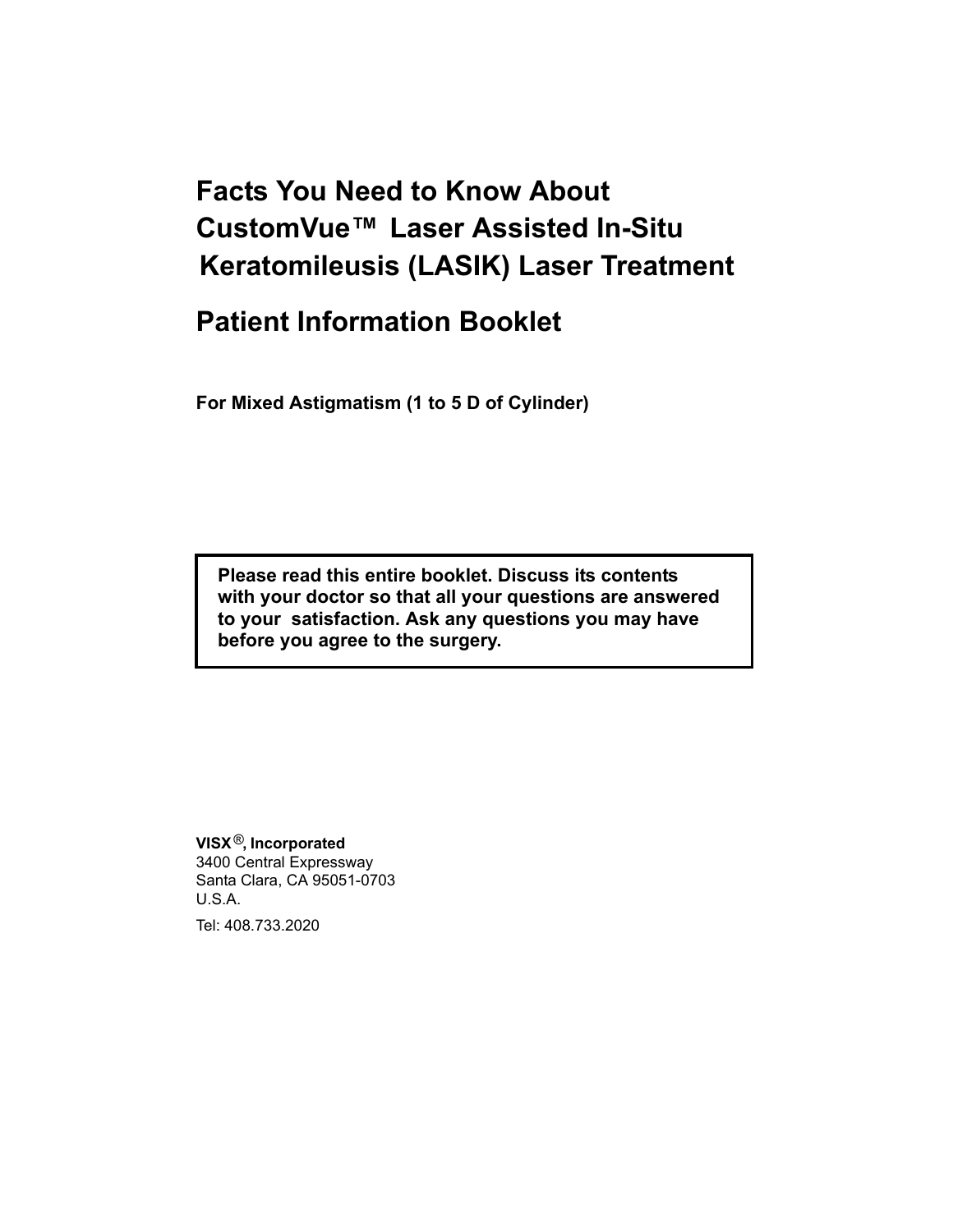© Copyright 2005 by VISX®, Incorporated All Rights Reserved

VISX®, VisionKey®, ActiveTrak®, WaveScan®, WaveScan WaveFront®, and WavePrint® are registered trademarks of VISX, Incorporated.

CustomVue™ and STAR S4 IR™ are trademarks of VISX, Incorporated.

Accutane® is a registered trademark of Hoffmann-La Roche Inc. Cordarone® is a registered trademark of Sanofi-Synthelabo, Inc. Imitrex® is a registered trademark of GlaxoSmithKline.

No part of this publication may be reproduced or transmitted in any form or by any means, electronic or mechanical, including photocopying, recording, or any information storage and retrieval system, without permission in writing from VISX, Incorporated.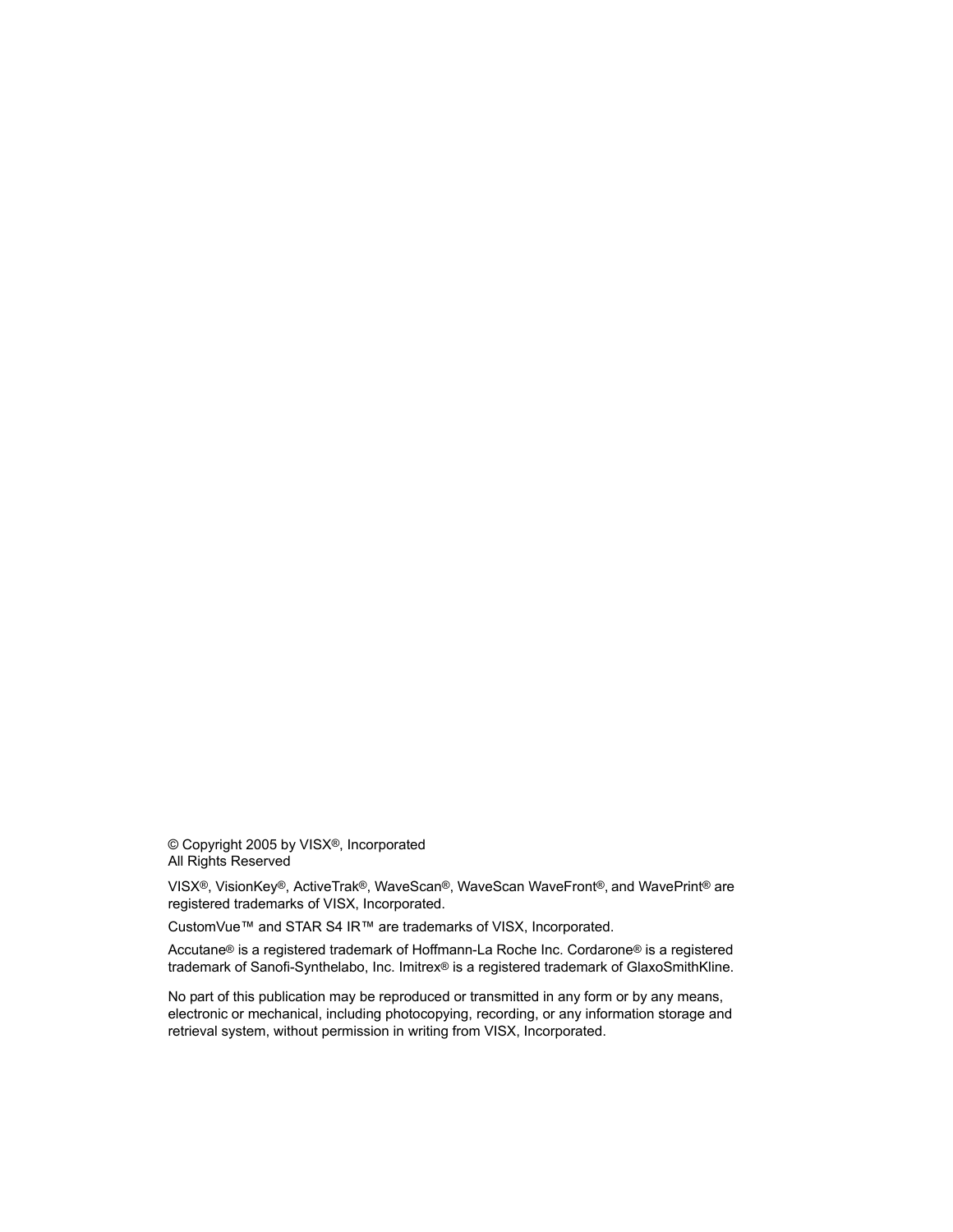# **Table of Contents**

| How Refractive (Wavefront) Errors Affect Your Vision  2                                                  |    |
|----------------------------------------------------------------------------------------------------------|----|
| The VISX <sup>®</sup> STAR S4 IR <sup>TM</sup> Excimer Laser $\ldots \ldots \ldots \ldots \ldots \ldots$ |    |
| How the CustomVue™ LASIK Procedure Works 4                                                               |    |
| The VISX WaveScan WaveFront <sup>®</sup> System  5                                                       |    |
|                                                                                                          |    |
|                                                                                                          |    |
|                                                                                                          |    |
| Visual Acuity Without Glasses After Treatment 7                                                          |    |
| <b>Visual Acuity Without Glasses After Treatment and</b>                                                 |    |
|                                                                                                          |    |
| Patient Satisfaction Comparison                                                                          | 10 |
|                                                                                                          | 10 |
| <b>CONTRAINDICATIONS - When Can't You Have LASIK?</b>                                                    | 11 |
| What Warnings and Other Information Do You Need to                                                       | 12 |
|                                                                                                          | 12 |
|                                                                                                          | 13 |
|                                                                                                          | 14 |
| Visual Acuity With Glasses After Treatment                                                               | 14 |
| Change in Visual Acuity With Glasses After Treatment                                                     | 15 |
|                                                                                                          | 16 |
|                                                                                                          | 17 |
| Patient Symptoms After CustomVue™ Treatment                                                              | 18 |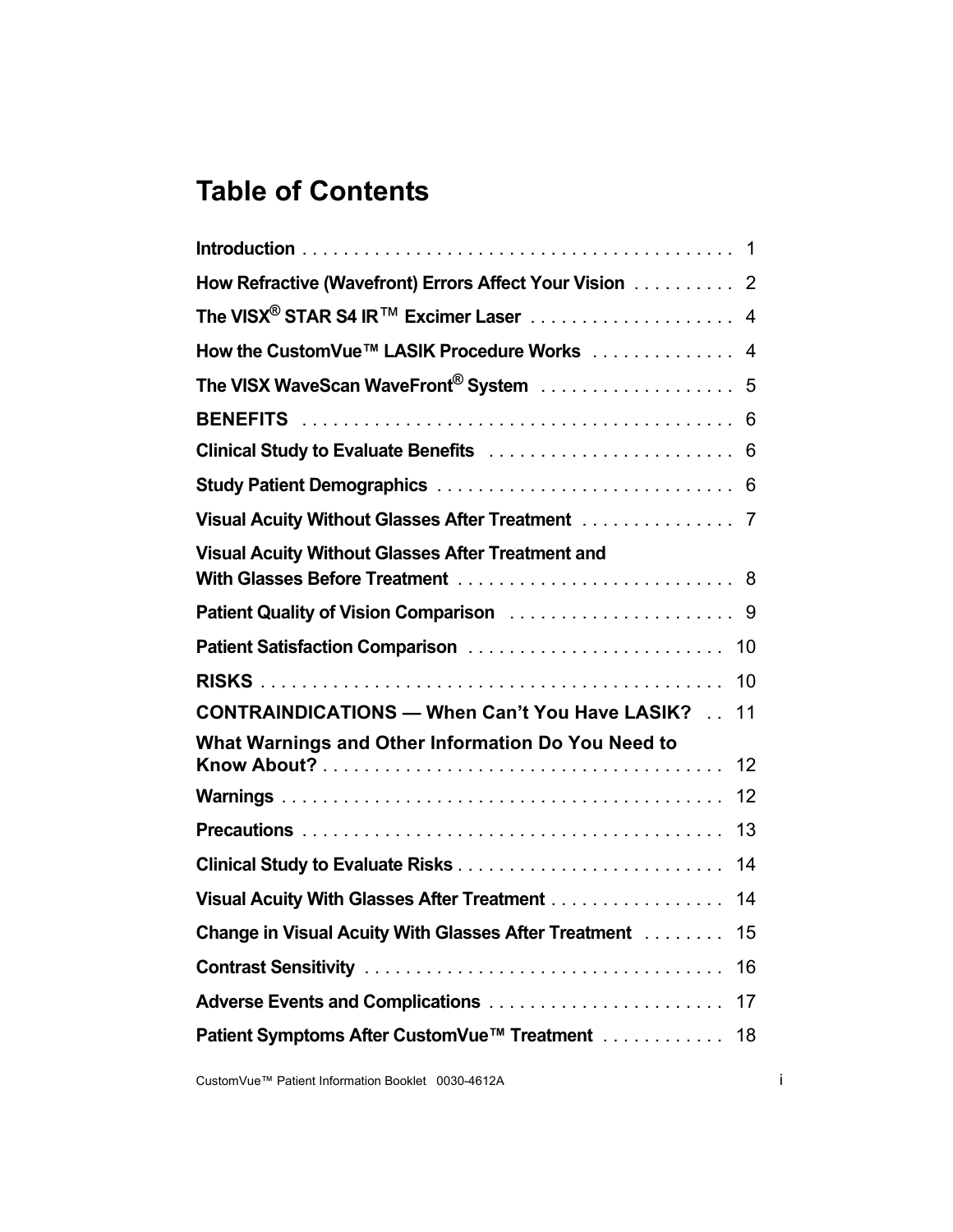| Frequency of Patient Symptoms After CustomVue™ Treatment 19 |
|-------------------------------------------------------------|
|                                                             |
| The First Two To Six Months Following Surgery 19            |
| Are You A Good Candidate For CustomVue LASIK? 20            |
|                                                             |
|                                                             |
|                                                             |
|                                                             |
|                                                             |
|                                                             |
|                                                             |
|                                                             |
|                                                             |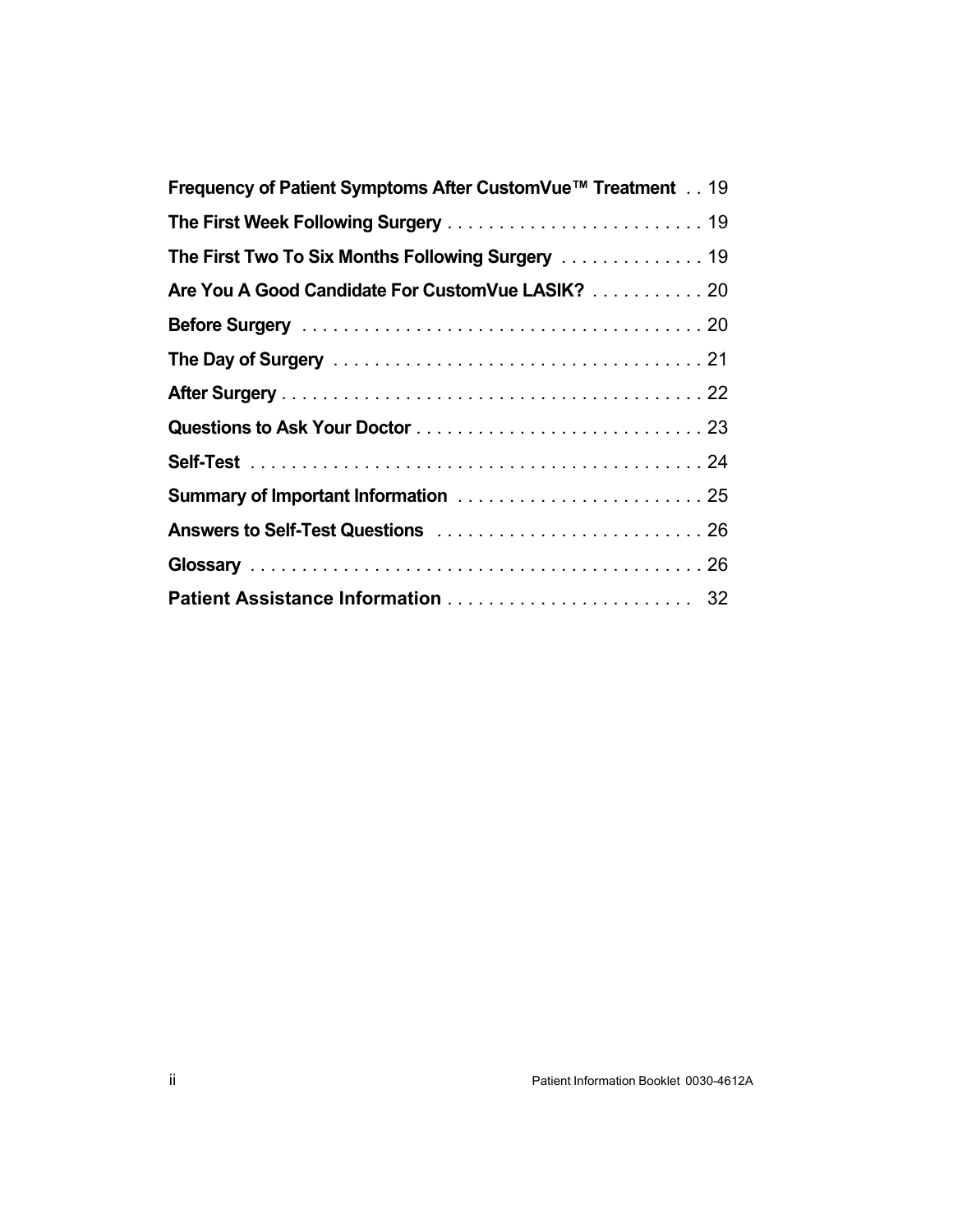### <span id="page-4-0"></span>**Introduction**

Your doctor and VISX, Incorporated provide the information in this booklet to help you decide whether to have a CustomVue™ LASIK treatment. CustomVue LASIK (laser assisted *in situ* keratomileusis) may be used to correct, or partly correct, naturally occurring mixed astigmatism. Mixed astigmatism means you have two kinds of astigmatism, myopic (nearsighted) and hyperopic (farsighted) in the same eye.

Some other ways to correct your vision are by wearing glasses or contact lenses, or by undergoing other kinds of laser refractive surgery such as non-custom LASIK or PRK (photorefractive keratectomy). Other surgical procedures that do not use a laser such as RK (radial keratotomy) and ALK (automated lamellar keratectomy) may also be an option.

Please read this booklet completely. Discuss any questions with your doctor before you decide if CustomVue LASIK is right for you. Only an eye care professional trained in laser vision correction can determine whether you are a suitable candidate. Some people, such as military pilots, have job-related vision requirements that cannot be met by having LASIK.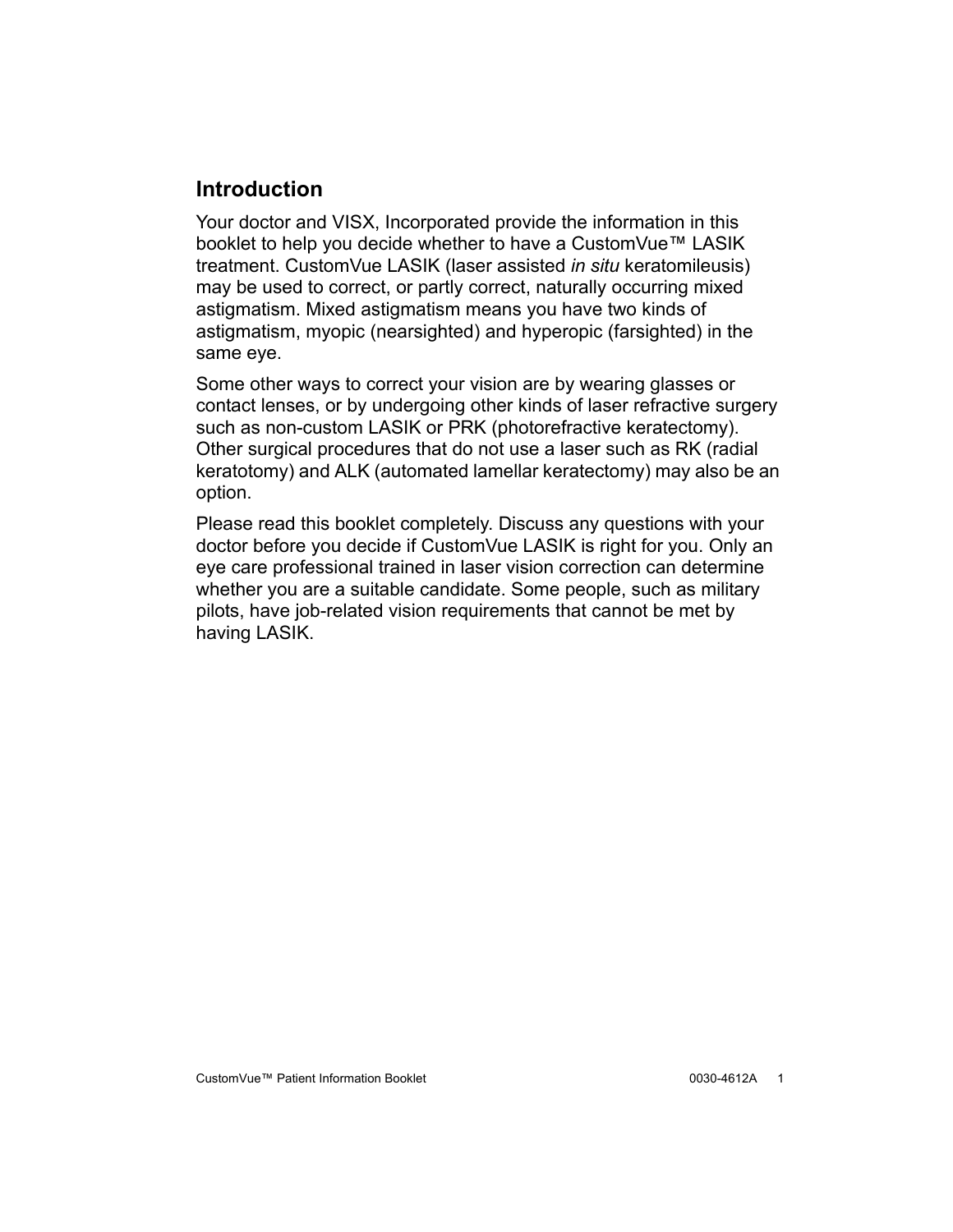### <span id="page-5-0"></span>**How Refractive (Wavefront) Errors Affect Your Vision**

The cornea and lens of the eye focus rays of light by bending (or refracting) them to focus an image on the retina at the back of the eye, much like a camera focuses images onto film.



<span id="page-5-1"></span>**Figure 1: On the left is a diagram showing how the eye focuses light rays to create a sharp image on the retina. The corresponding wavefront map of an ideal eye is displayed on the right.**

The above figure shows an ideal eye with no focusing imperfections. All of the rays of light traveling through the eye focus to a single point on the retina at the back of the eye.

In reality, all eyes have some degree of imperfections. One way to measure the focusing errors of an eye is to measure the *wavefront* of the eye. This can be done with an instrument like the VISX WaveScan WaveFront® System. The wavefront map is a picture of the rays of light as they travel through the eye. The WaveScan® System measures the wavefront errors by measuring light as it reflects out of the eye with a camera sensor.

The wavefront of a perfect eye has a flat surface because all of the light rays travel uniformly through the eye, as shown in figure [1](#page-5-1). The wavefront of an eye with imperfections is curved or wavy because some light rays reach the retina before others, and some rays strike different locations on the retina than others. Wavefront errors include both simple and complex focusing errors. The simple wavefront errors, which can be corrected with curved lenses (e.g., glasses or contact lenses), are also called *refractive errors* and include *mixed astigmatism*.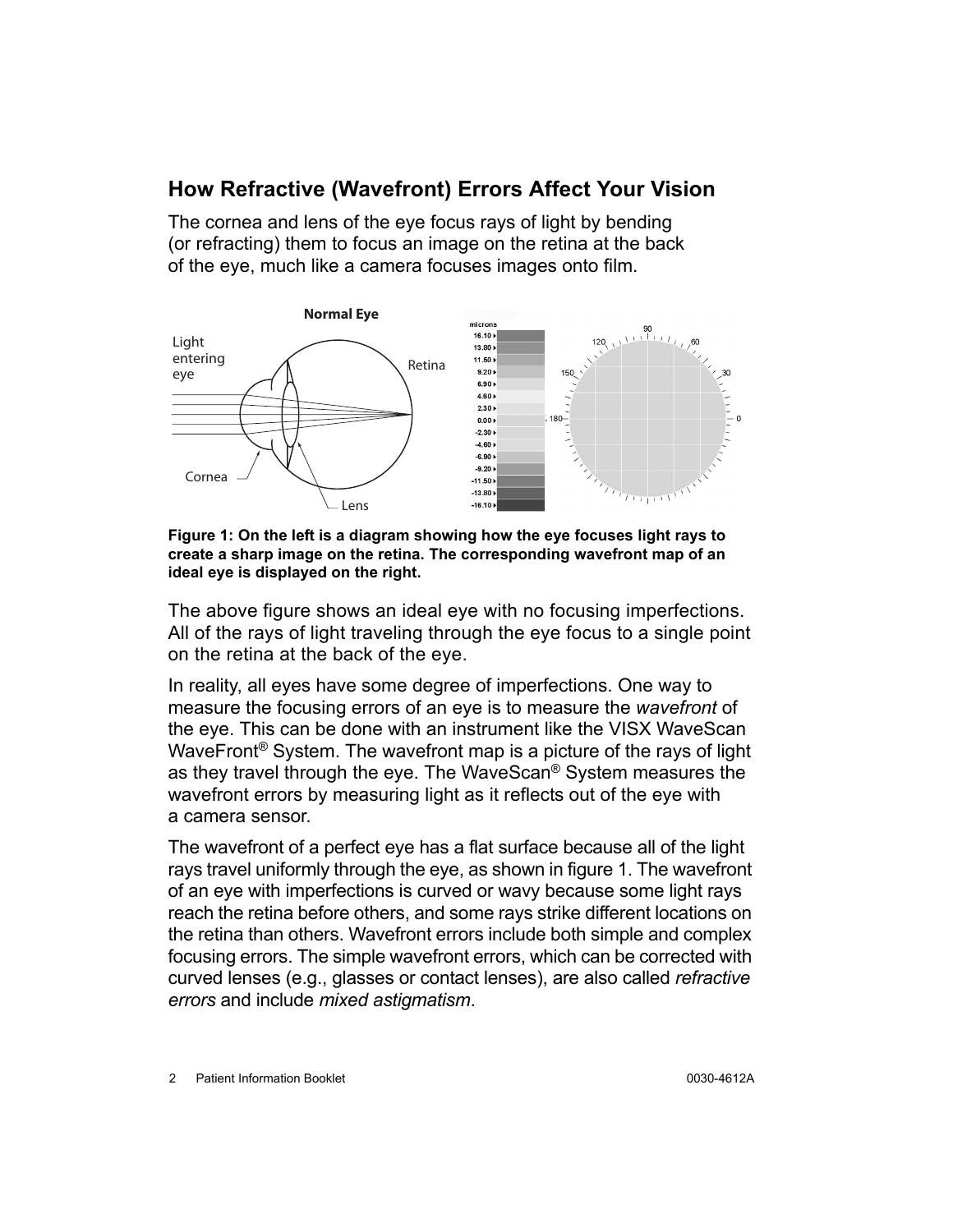Astigmatism is usually caused by a misshapen cornea. Instead of being perfectly spherical, like a basketball, a cornea with astigmatism is more sharply curved in one direction than the other, like a football. The different curvatures of the cornea focus the light unequally so that they do not ever form a single point. Things look blurry because images are not ever focused clearly on the retina (the back of the eye).

There are two types of astigmatism. Hyperopic (farsighted) astigmatism causes some rays to focus behind the retina and myopic (nearsighted) astigmatism causes some rays to focus in front of the retina. Mixed astigmatism is when an eye has both types of astigmatism at the same time.



**Figure 2: On the left is a diagram of an eye with mixed astigmatism showing that light entering the eye through different regions of the cornea focuses in two points, but neither point is on the retina. The corresponding wavefront map shows a surface that curves forward in one direction, and backward in the other, much like the shape of a saddle.**

The WaveScan® System can also measure complex focusing errors. On the left in figure [3](#page-7-2) is a map of all wavefront errors and on the right is a map showing just the complex errors. The combination of simple and complex wavefront errors in any eye is unique. The CustomVue™ treatment is "custom" because it includes information from the WaveScan System that is more individualized than what a doctor uses to create a non-custom treatment.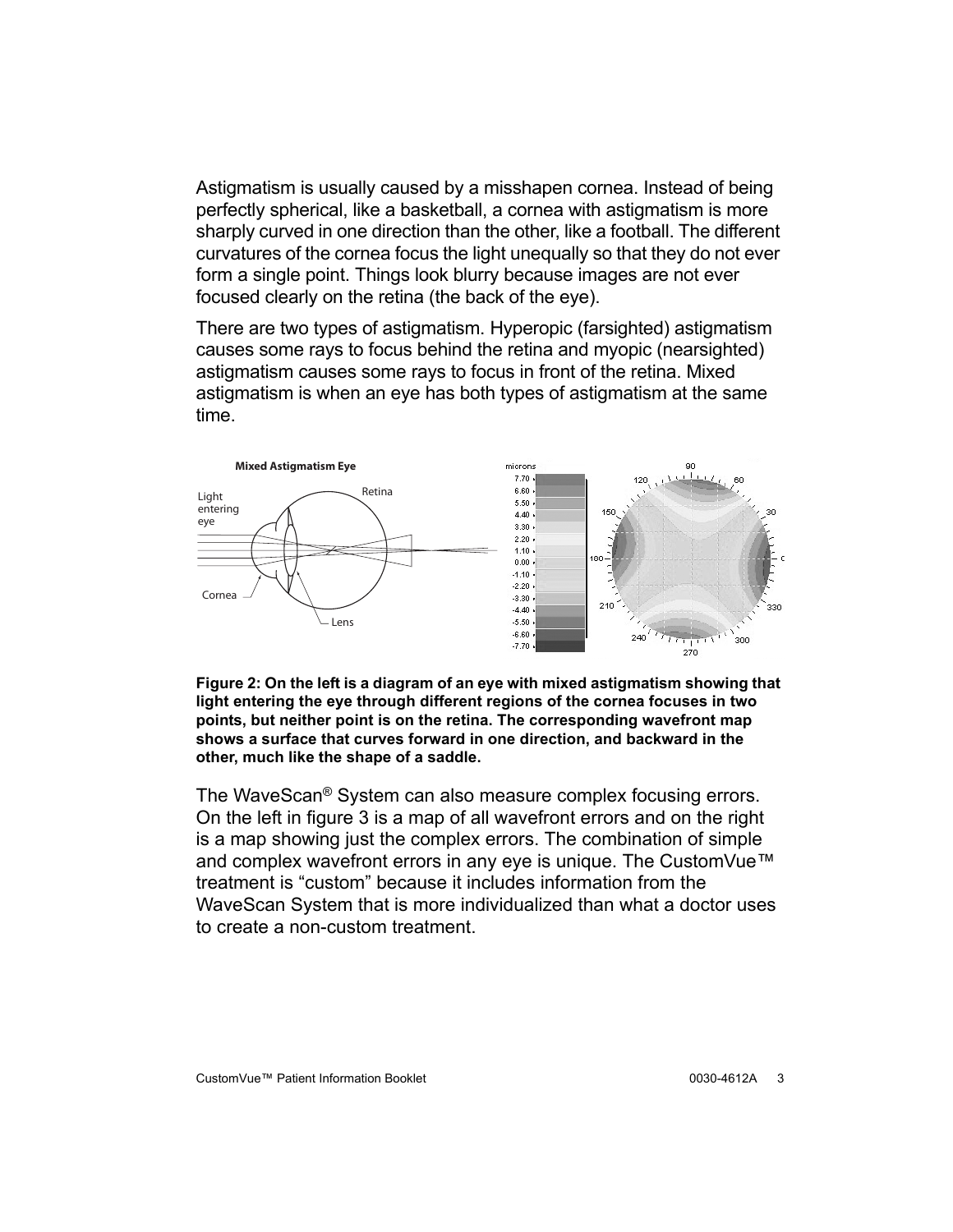

<span id="page-7-2"></span>**Figure 3: On the left is a wavefront map of all wavefront errors and on the right is a wavefront map showing only the complex errors.**

# <span id="page-7-0"></span>**The VISX STAR S4 IR**™ **Excimer Laser**

The excimer laser produces a beam of cool ultraviolet light. The doctor programs your information into a computer that controls the laser. The laser produces a series of rapid pulses that remove small and precise amounts of corneal tissue. Excimer laser light does not penetrate into the eye and leaves other eye structures (iris, lens, retina) undisturbed.

The laser also contains an auto-centering eye tracking system which will automatically align the treatment to your eye and compensate for many of your eye movements during the CustomVue™ treatment.

## <span id="page-7-1"></span>**How the CustomVue LASIK Procedure Works**

LASIK is a laser surgery technique used to correct refractive errors of the eye including nearsightedness, farsightedness, and astigmatism. Before activating the laser, the doctor creates a flap on your cornea using a *microkeratome*. A microkeratome is an instrument that creates a circular flap of tissue from the surface of the cornea using a blade or a laser. The doctor lifts the flap and folds it out of the way of the laser. After the laser treatment finishes, the doctor repositions the flap. VISX does not manufacture the microkeratome that your surgeon uses.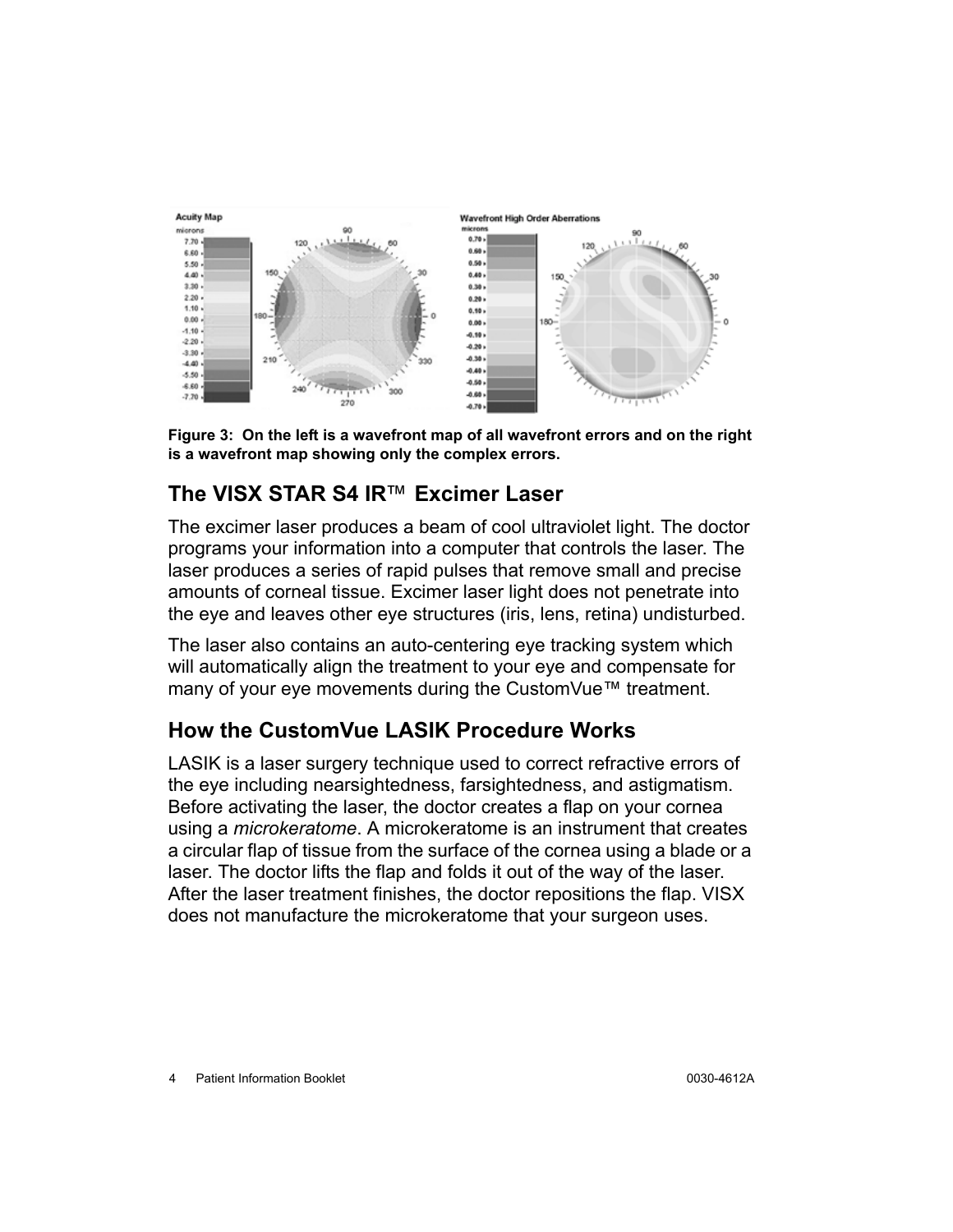

**View (from above) of microkeratome on the eye.**

**Diagram of an eye after treatment showing where tissue is removed.**

To correct mixed astigmatism, the cornea is flattened along one axis (e.g., vertical) and steepened along the other (e.g., horizontal). The doctor creates a unique treatment plan from the WaveScan® System to guide the laser. The laser removes tissue from the eye according to the treatment plan.

## <span id="page-8-0"></span>**The VISX WaveScan WaveFront**® **System**

Before your CustomVue™ LASIK treatment is programmed into the laser, you must have one or more WavePrint® measurements taken by the WaveScan® System. The WaveScan System is a tabletop diagnostic system that measures your eyes with specialized cameras. You will sit in front of the WaveScan System and look toward a light through an opening in the system while it scans your eye. Your doctor may take more than one measurement and then choose the most appropriate measurement to use as the basis for the CustomVue LASIK treatment. The doctor will also take other routine measurements of your vision to help design your treatment.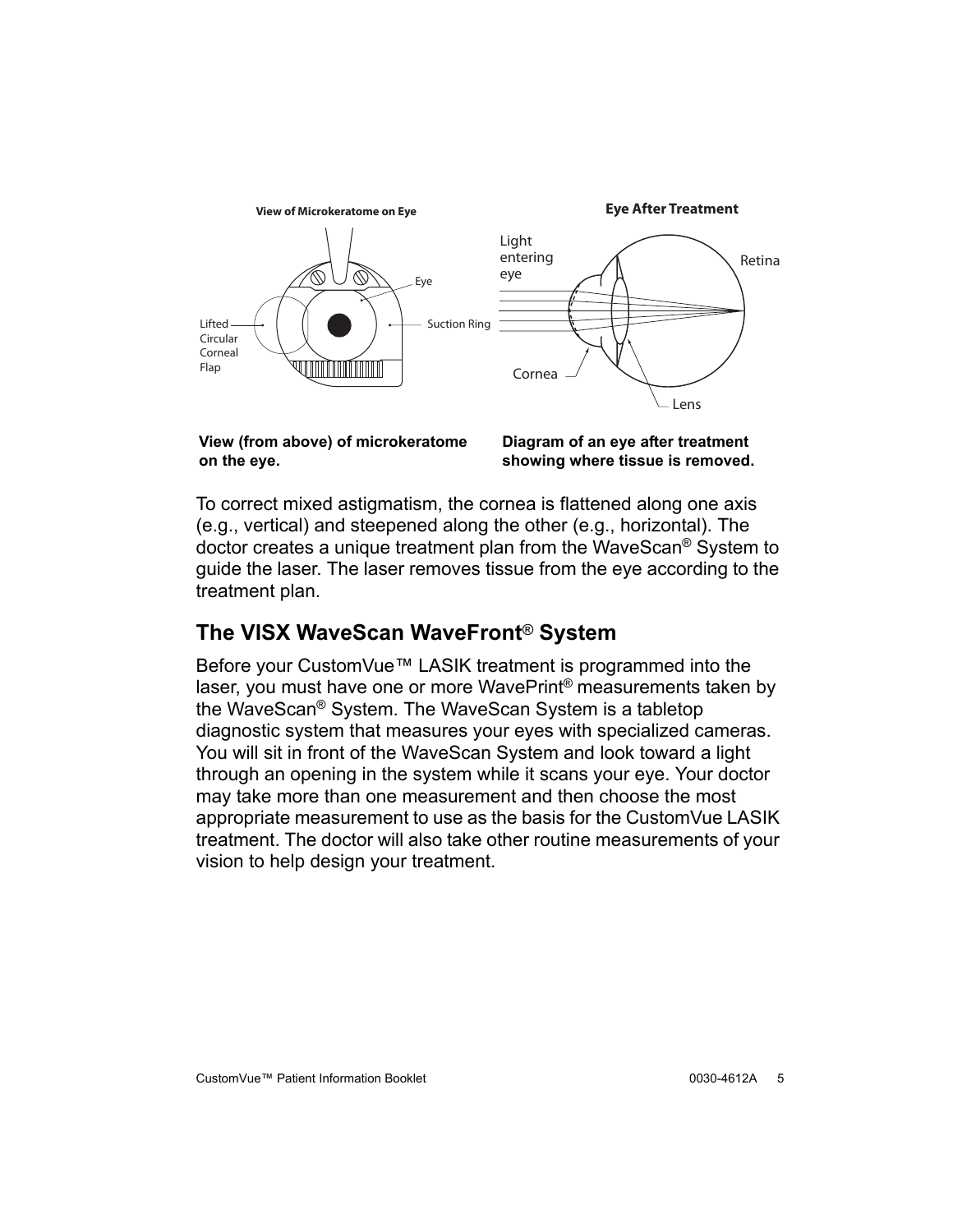# <span id="page-9-0"></span>**BENEFITS**

CustomVue™ LASIK treatment can correct up to 5 diopters (D) of mixed astigmatism. If you have mixed astigmatism within this range, CustomVue LASIK treatment may help you to see distant objects clearly without eyeglasses or contact lenses.

### <span id="page-9-1"></span>**Clinical Study to Evaluate Benefits**

A clinical study was conducted to evaluate the benefits and risks of CustomVue LASIK for mixed astigmatism. This study involved 86 eyes of 44 patients. This study was initiated at six centers in January, 2003. The last patient in this study was treated in November 2003. The study results shown in this booklet include all the available reported outcomes on these patients through November 2004. Each table lists the number of eyes (N) for which data were available at the reported time point.

### <span id="page-9-2"></span>**Study Patient Demographics**

Table [1](#page-9-3) lists the age, gender, race, and contact lens history of patients in this study.

| Age                         | Average<br>Range       | $41 \pm 11$ years<br>23 to 66 years |
|-----------------------------|------------------------|-------------------------------------|
| <b>Gender</b>               | Male                   | 66%                                 |
|                             | Female                 | 34%                                 |
| Race                        | Caucasian              | 69%                                 |
|                             | Asian/Pacific Islander | 2%                                  |
|                             | African American       | 1%                                  |
|                             | Hispanic               | 28%                                 |
| <b>Contact Lens History</b> | None                   | 97%                                 |
|                             | Soft                   | 3%                                  |
|                             | Hard                   | 0%                                  |

#### <span id="page-9-3"></span>**Table 1 — Demographics of 86 Eyes of 44 Patients**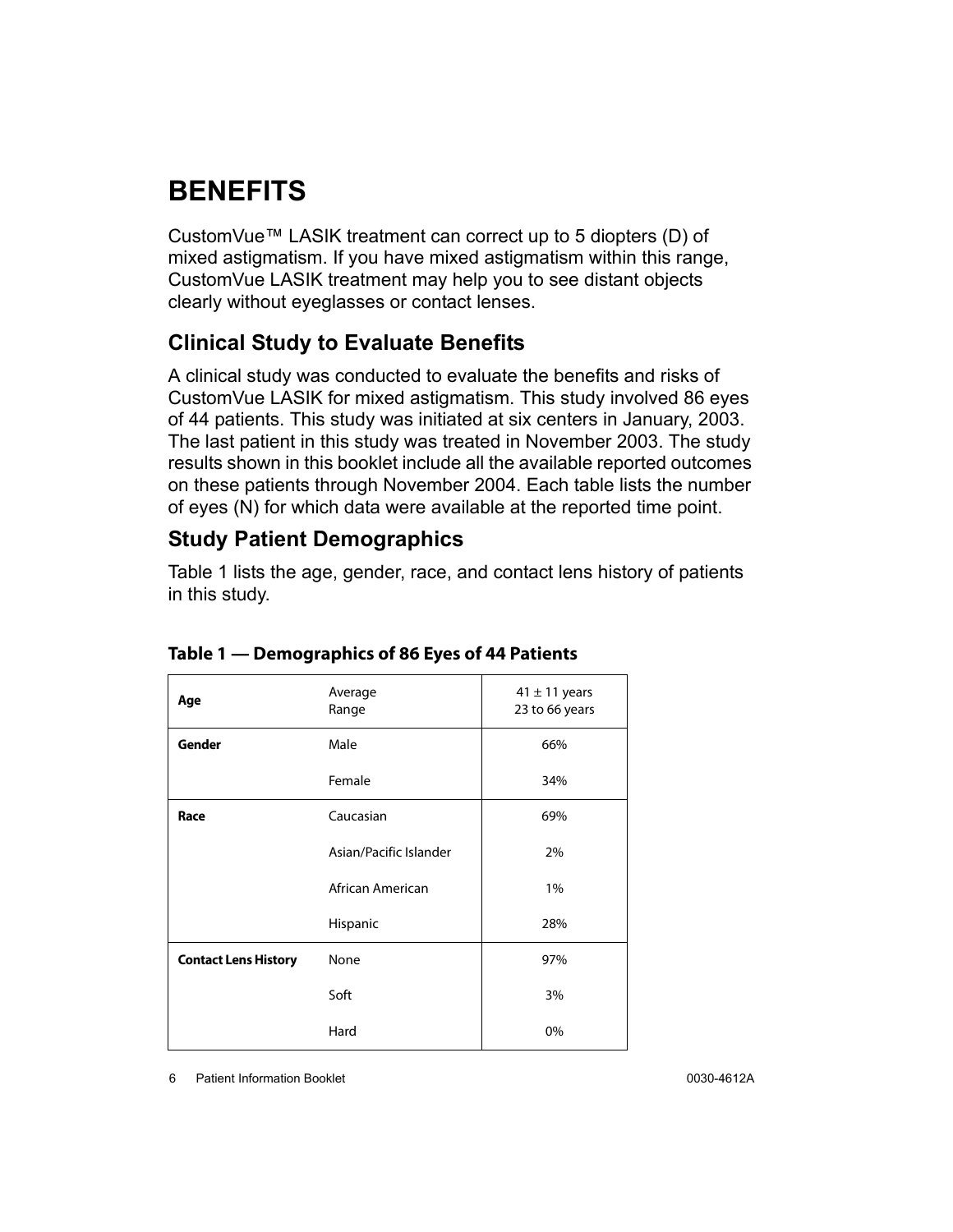### <span id="page-10-0"></span>**Visual Acuity Without Glasses After Treatment**

Visual acuity measures the sharpness of vision using a letter chart. Table [2](#page-10-1) shows that six months after treatment, 60% of study patients saw 20/20 or better *without* glasses. At 12 months, 97% of study patients saw 20/40 or better. A visual acuity of 20/40 or better is the standard requirement in most states for you to drive without any glasses or contact lenses.

| <b>Time After Treatment</b>    | 1 Month<br>$n = 84$ | 3 Months<br>n=86 | 6 Months<br>n=80 | <b>9 Months</b><br>n=69 | 12 Months<br>$n = 63$ |
|--------------------------------|---------------------|------------------|------------------|-------------------------|-----------------------|
| % of eyes with 20/20 or better | 67%                 | 62%              | 60%              | 74%                     | 75%                   |
| % of eyes with 20/25 or better | 85%                 | 84%              | 85%              | 87%                     | 87%                   |
| % of eyes with 20/40 or better | 94%                 | 95%              | 96%              | 99%                     | 97%                   |

#### <span id="page-10-1"></span>**Table 2 — Visual Acuity Without Glasses After Treatment (N=86)**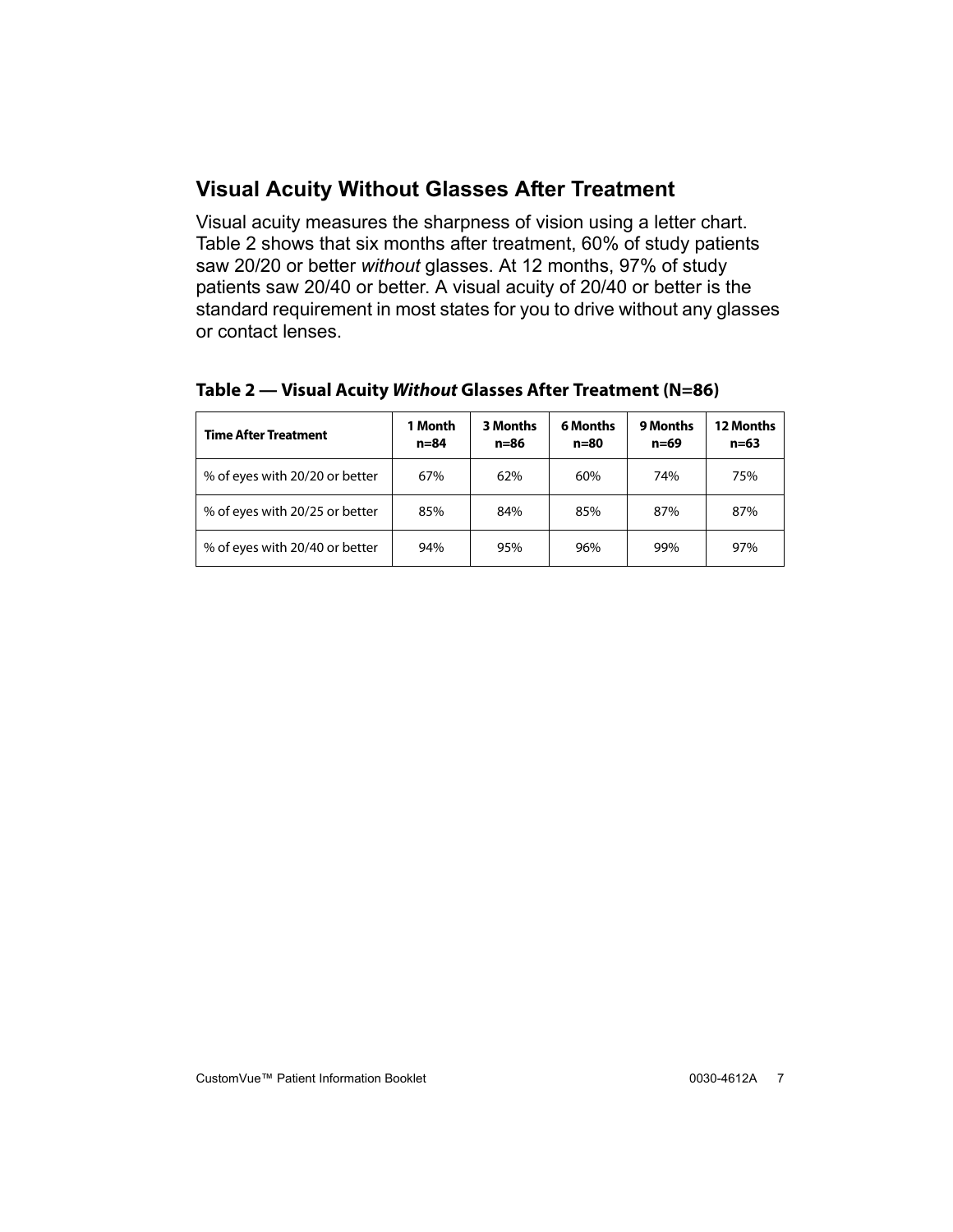#### <span id="page-11-0"></span>**Visual Acuity Without Glasses After Treatment and With Glasses Before Treatment**

Table [3](#page-11-1) shows that 56% of the patients saw as well or better *without* glasses 6 months after CustomVue™ treatment as *with* glasses before treatment.

<span id="page-11-1"></span>

| Table 3 - Visual Acuity Without Glasses After Treatment |  |
|---------------------------------------------------------|--|
| <b>Compared to With Glasses Before Treatment</b>        |  |

| <b>Time After Treatment</b> | 1 Month<br>n=84 | 3 Months<br>n=86 | <b>6 Months</b><br>n=80 | 9 Months<br>n=69 | 12 Months<br>n=63 |
|-----------------------------|-----------------|------------------|-------------------------|------------------|-------------------|
| % of eyes 2 lines better    | $0.0\%$         | $0.0\%$          | 1.3%                    | $0.0\%$          | 3.2%              |
| % of eyes 1 line better     | 21.4%           | 18.6%            | 13.8%                   | 15.9%            | 23.8%             |
| % of eyes equal             | 28.6%           | 32.6%            | 41.3%                   | 42.5%            | 42.9%             |
| % of eyes 1 line worse      | 29.8%           | 29.1%            | 22.5%                   | 29.0%            | 14.3%             |
| % of eyes 2 lines worse     | 9.5%            | 10.5%            | 11.3%                   | 7.2%             | 9.5%              |
| % of eyes >2 lines worse    | 10.7%           | 9.3%             | 10.0%                   | 4.3%             | 6.3%              |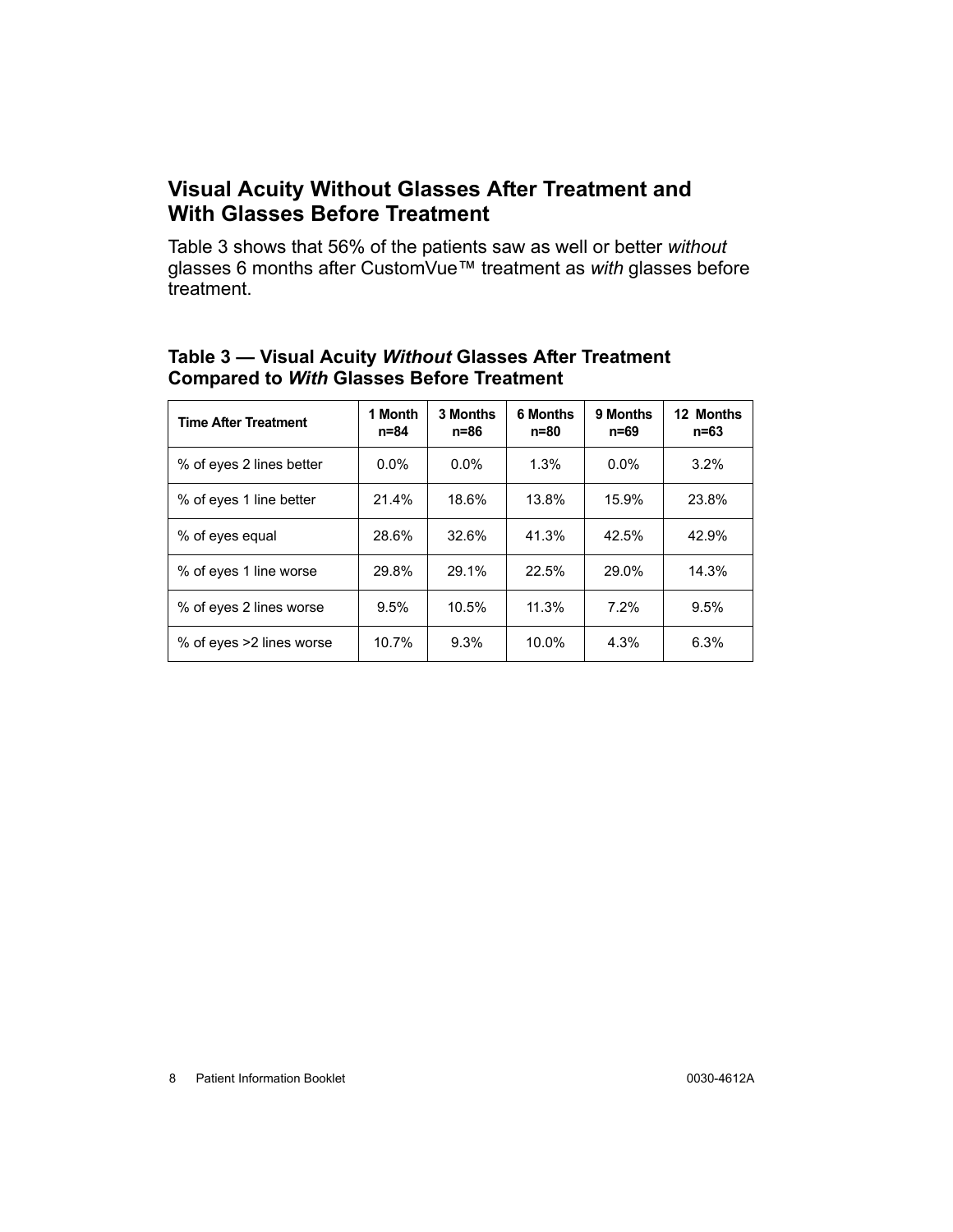## <span id="page-12-0"></span>**Patient Quality of Vision Comparison**

Patients were asked to evaluate the quality of their vision both before and after the CustomVue™ treatment. [Table 4](#page-12-1) lists the patient responses reported at 3 months after treatment on 86 eyes and at 6 months after treatment on 80 eyes.

#### <span id="page-12-1"></span>**Table 4 — Comparison of Quality of Vision Without Glasses After Treatment Compared to With Glasses Before Treatment**

|                              |                                                                     | $3$ Months (n=86) |                                                              | $6$ Months (n=80) |                                 |                          |  |
|------------------------------|---------------------------------------------------------------------|-------------------|--------------------------------------------------------------|-------------------|---------------------------------|--------------------------|--|
|                              | No.<br><b>Improve</b><br>Change<br>(% of<br>(% of<br>Eyes)<br>Eyes) |                   | Worsen<br><b>Improve</b><br>(% of<br>(% of<br>Eyes)<br>Eyes) |                   | No.<br>Change<br>(% of<br>Eyes) | Worsen<br>(% of<br>Eyes) |  |
| <b>Sharpness and Clarity</b> | 14.0%                                                               | 77.9%             | 8.1%                                                         | 16.3%             | 78.8%                           | 5.0%                     |  |
| Consistency of Vision        | 19.8%                                                               | 70.9%             | 9.3%                                                         | 18.8%             | 76.3%                           | 5.0%                     |  |
| Daylight Driving             | 20.9%                                                               | 67.4%             | 11.6%                                                        | 20.0%             | 72.5%                           | 7.5%                     |  |
| Night Driving                | 30.2%                                                               | 64.0%             | 5.8%                                                         | 31.3%             | 62.5%                           | 6.3%                     |  |
| Night Vision With Glare      | 36.0%                                                               | 64.0%             | $0.0\%$                                                      | 36.3%             | 63.8%                           | $0.0\%$                  |  |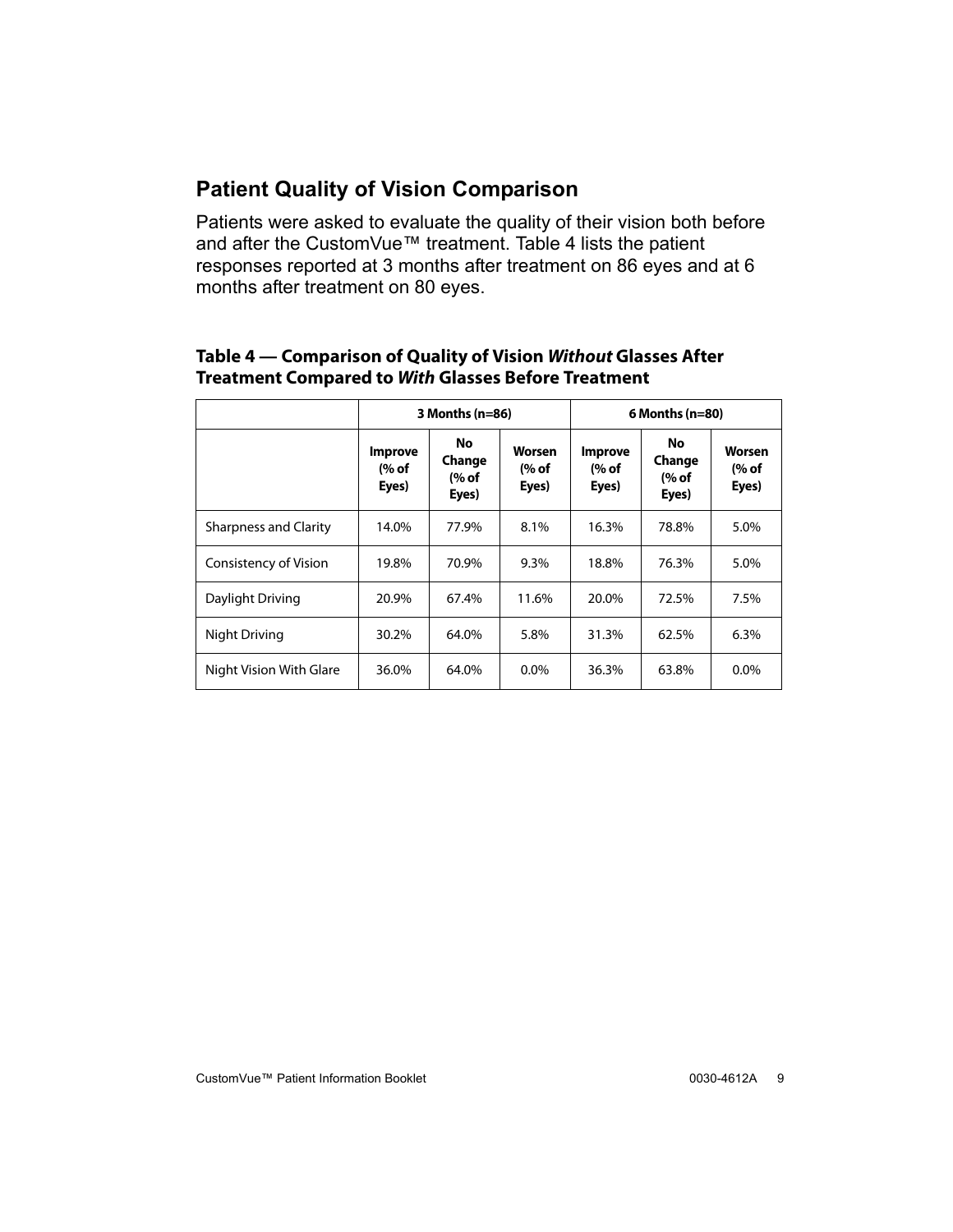#### <span id="page-13-0"></span>**Patient Satisfaction Comparison**

Patients were asked to evaluate their satisfaction with the quality of their vision both before and after the CustomVue™ treatment. Table [5](#page-13-2)  lists the patient responses reported before treatment on 86 eyes and at 6 months after treatment on 80 eyes.

#### <span id="page-13-2"></span>**Table 5 — Comparison of Patient Satisfaction of Vision Before and After Treatment**

|                         | <b>Very Satisfied or</b><br><b>Satisfied</b> |                    |        | <b>Not Sure</b>    | <b>Somewhat or Very</b><br><b>Dissatisfied</b> |                    |  |
|-------------------------|----------------------------------------------|--------------------|--------|--------------------|------------------------------------------------|--------------------|--|
|                         | Pre-Op                                       | 6<br><b>Months</b> | Pre-Op | 6<br><b>Months</b> | Pre-Op                                         | 6<br><b>Months</b> |  |
| Sharpness and clarity   | 71%                                          | 85%                | 13%    | 9%                 | 16%                                            | 6%                 |  |
| Consistency of vision   | 67%                                          | 85%                | 9%     | 5%                 | 23%                                            | 10%                |  |
| Daylight vision         | 74%                                          | 93%                | 12%    | 0%                 | 14%                                            | 8%                 |  |
| Night vision            | 54%                                          | 89%                | 15%    | 5%                 | 31%                                            | 6%                 |  |
| Night vision with glare | 38%                                          | 76%                | 24%    | 16%                | 37%                                            | 8%                 |  |

# <span id="page-13-1"></span>**RISKS**

As with any surgical procedure there are risks associated with CustomVue™ treatments. It is important to discuss these risks with your doctor before you make the decision to have the surgery. If the results of the surgery are not satisfactory, you may need to have additional laser treatment in the same eye. Your doctor may perform CustomVue LASIK for both eyes. However, sometimes it is better to have this procedure done on only one eye. Talk with your doctor about whether it would be better to treat one or both of your eyes.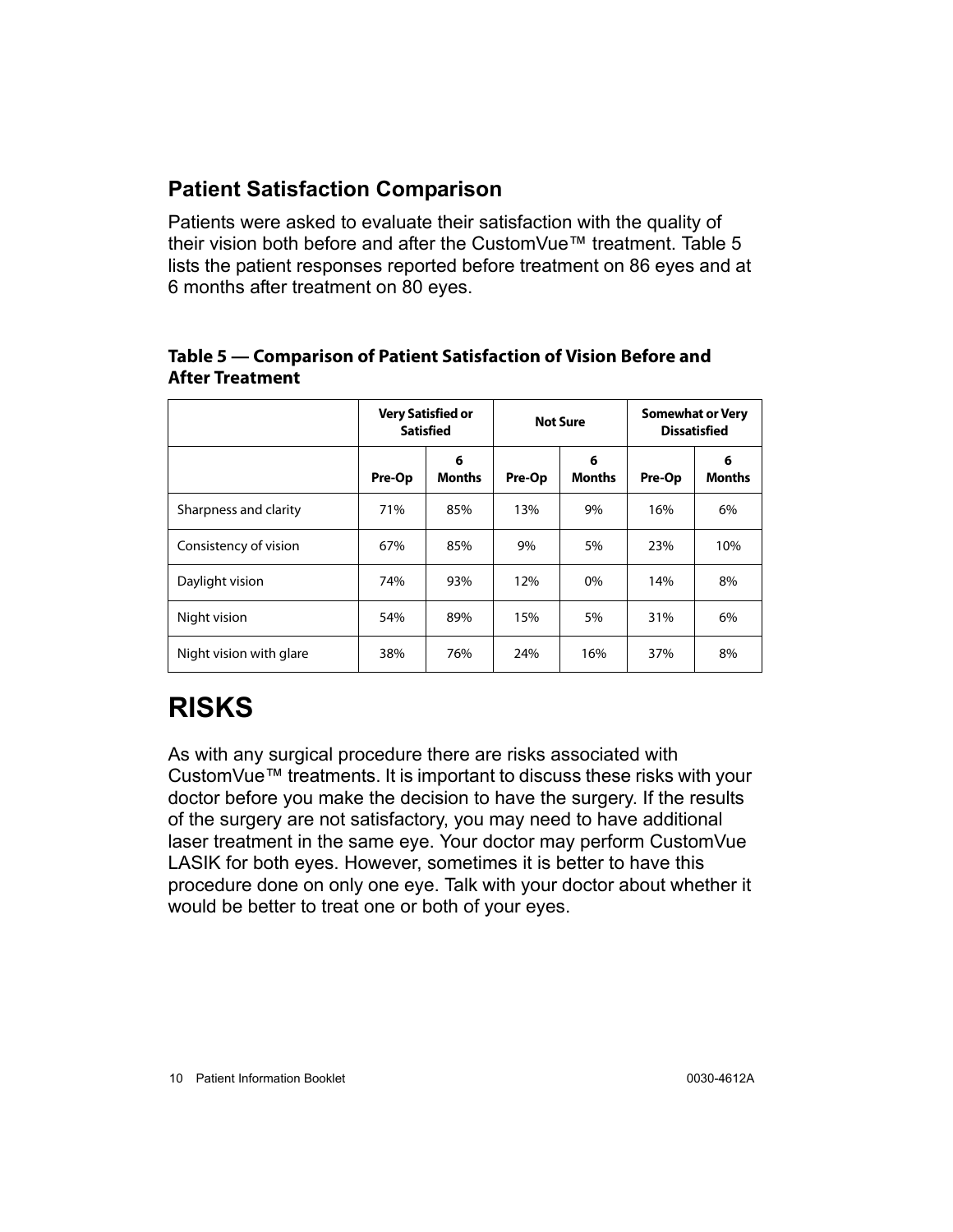Some risks are related to the creation of the corneal flap. Corneal flap complications include but are not limited to: cutting an incomplete, irregular flap or free flap; misalignment of the flap; and perforation of the cornea. Corneal flap complications range in severity from those that simply require the treatment to be postponed for several months, to those which create corneal irregularities resulting in permanently blurred vision.

#### **IMPORTANT:**

**You may need reading glasses after laser surgery even if you did not wear them before. Your vision may not be perfect, and you may need to wear glasses or contact lenses for some activities even after laser vision correction.**

# <span id="page-14-0"></span>**CONTRAINDICATIONS — When Can't You Have LASIK?**

If you have any of the following situations or conditions you should not have<br>LASIK because the risk is greater than the benefit:

- $\mathcal{L}$  because the risk is greater than the benefit  $\mathcal{L}$ • You are pregnant or nursing, because these conditions may cause temporary and unpredictable changes in your cornea and a LASIK treatment may improperly change the shape of your cornea.
- You have collagen vascular disease (e.g., rheumatoid arthritis), autoimmune disease (e.g., lupus), or immunodeficiency disease (e.g., AIDS), because these conditions affect the body's ability to heal.
- You show signs of keratoconus or any other condition that causes a thinning of your cornea. This condition can lead to serious corneal problems during and after LASIK surgery. It may result in need for additional surgery and may result in poor vision after LASIK.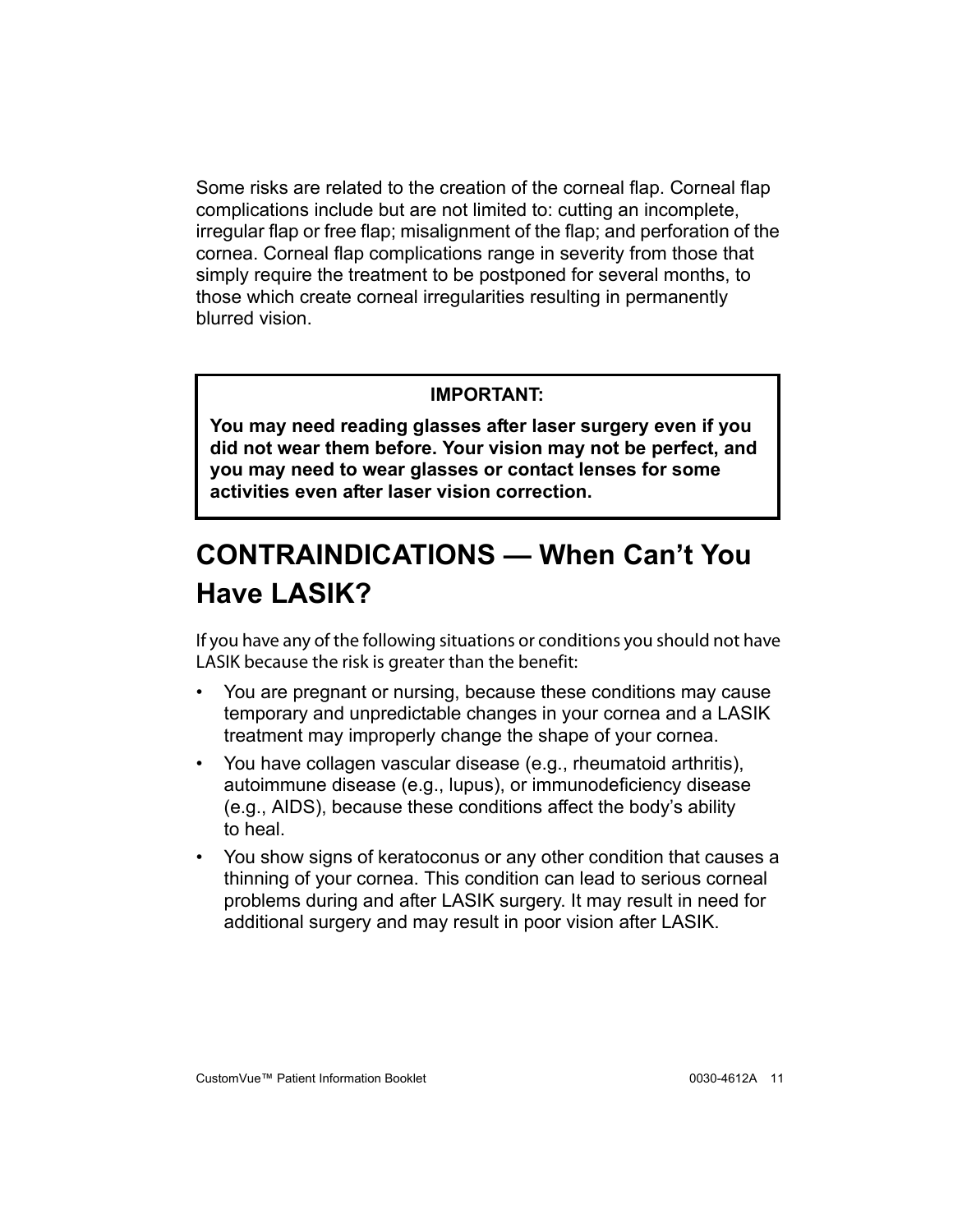- You are taking medications with ocular side effects, e.g., isotretinoin (Accutane®\*) for acne treatment or amiodarone hydrochloride (Cordarone®†) for normalizing heart rhythm, because they may affect the accuracy of the LASIK treatment or the way your cornea heals after LASIK. This may result in poor vision after LASIK.
- Your corneas are thin. If your corneas are too thin to allow your doctor to cut a proper flap in the LASIK procedure, you can't have LASIK because it is necessary to have a flap.

# <span id="page-15-0"></span>**What Warnings and Other Information Do You Need to Know About?**

## <span id="page-15-1"></span>**Warnings**

If you have more severe mixed astigmatism, your results may not be as good as those reported in this clinical study.

If you have any of the following conditions, you may have LASIK if your doctor evaluates the seriousness of your condition and believes the benefit of having LASIK is greater than the risk.

- Diabetes. If you have diabetes, LASIK may be risky for you because your diabetes may interfere with the healing of your eyes.
- History of *Herpes simplex* or *Herpes zoster* infection that has affected your eyes. If you have had a *Herpes simplex* or a *Herpes zoster* infection that affected your eyes, and have an infection now, LASIK may be more risky for you.
- Symptoms of significant dry eye. If you have severely dry eyes, LASIK may increase the dryness. This may or may not go away. This dryness may delay healing of the flap or interfere with the surface of the eye after surgery.
- Severe allergies. If you have severe allergies and take medicines for them, LASIK may be more risky for you.

<sup>\*</sup> Accutane® is a registered trademark of Hoffmann-La Roche, Inc.

<sup>†</sup> Cordarone® is a registered trademark of Sanofi-Synthelabo, Inc.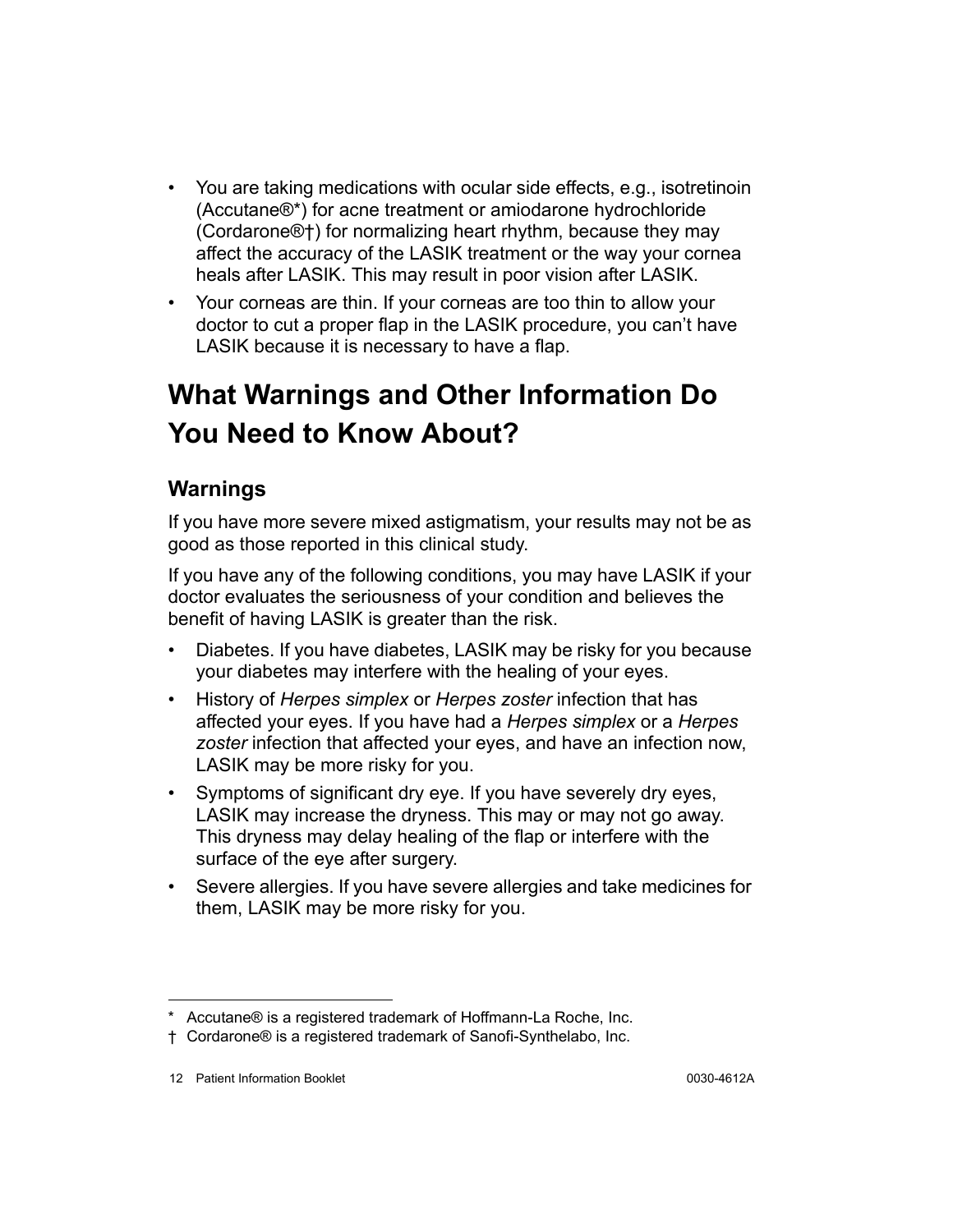## <span id="page-16-0"></span>**Precautions**

The safety and effectiveness of wavefront-guided LASIK with the STAR S4 IR<sup>™</sup> Laser for mixed astigmatism has not been established in patients:

- With unstable eyes that have changed in their prescription more than 0.5 diopter in nearsightedness, farsightedness, or astigmatism in the last 12 months, and your nearsightedness, farsightedness, or astigmatism is getting worse. If your eyes are unstable, the right amount of treatment cannot be determined. This may result in poor vision after LASIK.
- With corneal disease or abnormality (e.g., scar, infection, etc.). If you have an abnormal corneal condition, such as corneal scars, it may affect the accuracy of the LASIK treatment or the way your cornea heals after LASIK. This may result in poor vision after LASIK. If your eyes have an active disease, it is unknown whether LASIK is safe and effective under this condition.
- With history of injury or surgery to the center of the cornea (for example, surgery to correct vision such as RK, PRK, LASIK), or other surgery on the eye. If your eyes are injured or you have had surgery, it is unknown whether LASIK will weaken the cornea too much. This may result in poor vision after LASIK.
- With large pupils. Before surgery, your doctor should measure your pupil size under dim lighting conditions and review how your pupil size may affect your vision after surgery.
- With history of glaucoma or have had pressure greater than 21 mmHg inside your eyes, because it is unknown whether LASIK is safe and effective for you.
- Who use medications that might make it harder for wounds to heal, such as sumatriptan (Imitrex®\*) used for migraine headaches, because it is unknown whether LASIK is safe and effective for this condition.
- Who take other medications. Let your doctor know if you taking any prescription medicines or any medicines you bought without a prescription.

Imitrex® is a registered trademark of GlaxoSmithKline.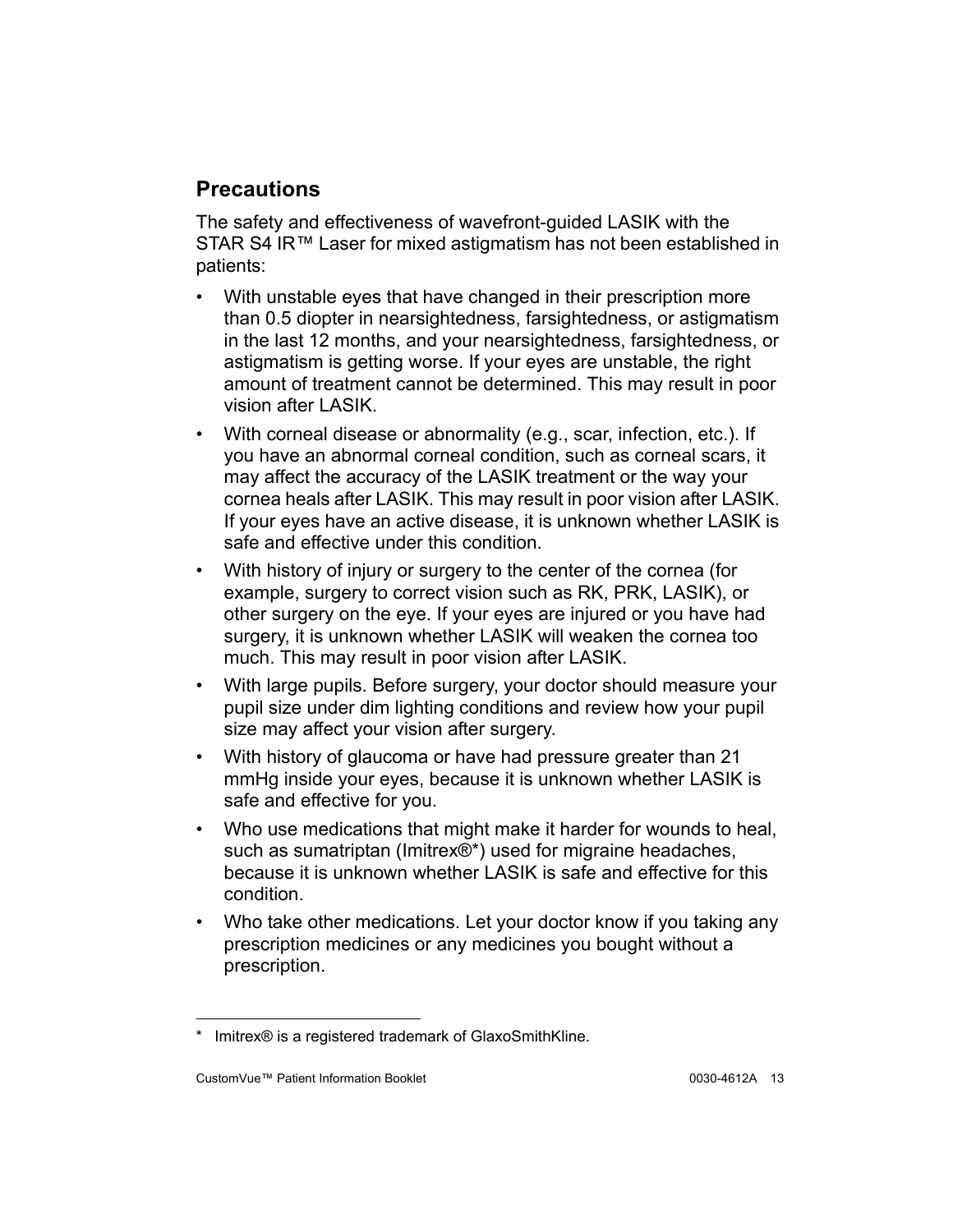- Who are younger than 21 years of age, because it is unknown whether LASIK is safe and effective for you.
- Who have astigmatism worse than 5 diopters, because it is unknown whether LASIK is safe and effective for you.
- Over the long term (more than 1 year), because the length of the clinical study was less than 1 year.
- Who are considering retreatment with this laser for LASIK, because it is unknown whether LASIK is safe and effective for repeating the LASIK procedure on the same eye.
- With undiagnosed dry eyes. Your doctor should also evaluate you for dry eyes before surgery. You may have dry eyes after LASIK surgery even if you did not have dry eyes before surgery.
- In the following conditions: dim lighting, rain, snow, fog, or bright glare. You might have difficulty seeing in dim lighting, rain, snow, fog, or bright glare. Whether you may have poor vision under these conditions is hard to predict because it has been studied so little.

## <span id="page-17-0"></span>**Clinical Study to Evaluate Risks**

In the clinical study on CustomVue™ LASIK for mixed astigmatism, visual acuity *with* glasses was the same or better for 87% of eyes treated.

#### <span id="page-17-1"></span>**Visual Acuity With Glasses After Treatment**

Table [6](#page-17-2) shows that all patients in the clinical study saw 20/25 or better *with* glasses at 1, 3, 6, and 9 months after treatment.

|                 | Pre-Op<br>$(n=86)$ | 1 Month<br>$(n=84)$ | 3 Months<br>$(n=86)$ | <b>6 Months</b><br>$(n=80)$ | <b>9 Months</b><br>$(n=69)$ | <b>12 Months</b><br>$(n=63)$ |
|-----------------|--------------------|---------------------|----------------------|-----------------------------|-----------------------------|------------------------------|
| 20/20 or better | 85%                | 89%                 | 93%                  | 91%                         | 91%                         | 95%                          |
| 20/25 or better | 100%               | 100%                | 100%                 | 100%                        | 100%                        | 100%                         |
| 20/32 or better | 100%               | 100%                | 100%                 | 100%                        | 100%                        | 100%                         |

#### <span id="page-17-2"></span>**Table 6 — Visual Acuity With Glasses (Best Vision) After Treatment**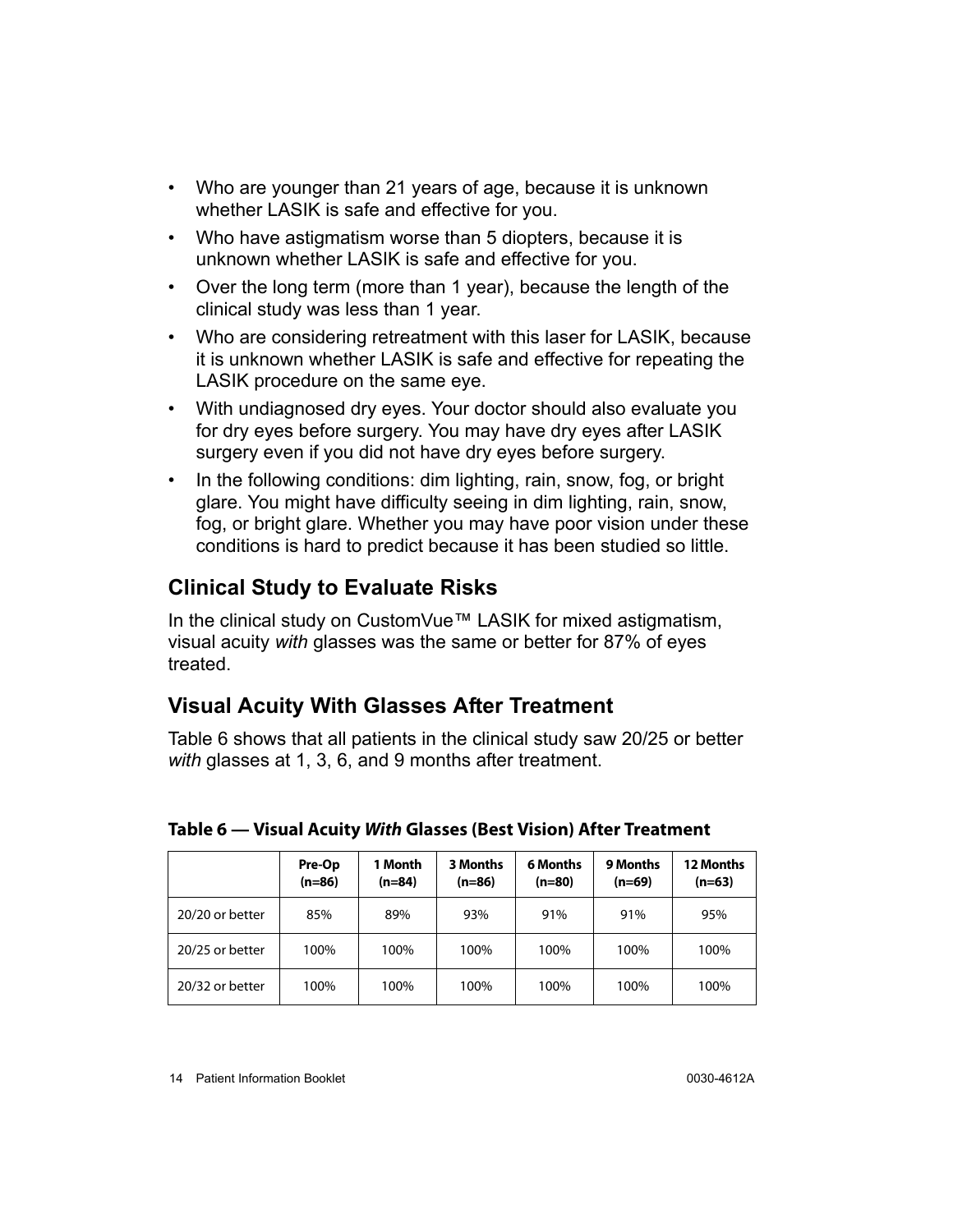## <span id="page-18-0"></span>**Change in Visual Acuity With Glasses After Treatment**

Table [7](#page-18-1) shows the change in visual acuity *with* glasses at 1, 3, 6, 9, and 12 months after treatment for the patients in the clinical study.

|                                            | 1 Month<br>$(n=84)$ | <b>3 Months</b><br>$(n=86)$ | <b>6 Months</b><br>$(n=80)$ | 9 Months<br>$(n=69)$ | 12 Months<br>$(n=63)$ |
|--------------------------------------------|---------------------|-----------------------------|-----------------------------|----------------------|-----------------------|
| Eyes with loss of $>2$ lines               | $0\%$               | 0%                          | $0\%$                       | 0%                   | 0%                    |
| Eyes with loss of >1 to 2 lines            | 2%                  | 0%                          | $1\%$                       | 0%                   | 0%                    |
| Eyes with loss of $>0$ to 1 line           | 13%                 | 13%                         | 16%<br>14%                  |                      | 5%                    |
| Eyes with no change                        | 43%                 | 44%                         | 36%                         | 36%                  | 35%                   |
| Eyes with gain of $>0$ to 1 line           | 39%                 | 40%                         | 43%                         | 42%                  | 49%                   |
| Eyes with gain of $>1$ to<br>2%<br>2 lines |                     | 4%                          | 6%                          | 6%                   | 8%                    |
| Eyes with gain of $>2$ lines               | 0%                  | 0%                          | 0%                          | 0%                   | 3%                    |

#### <span id="page-18-1"></span>**Table 7 — Change in Visual Acuity With Glasses After Treatment Compared to Before Treatment**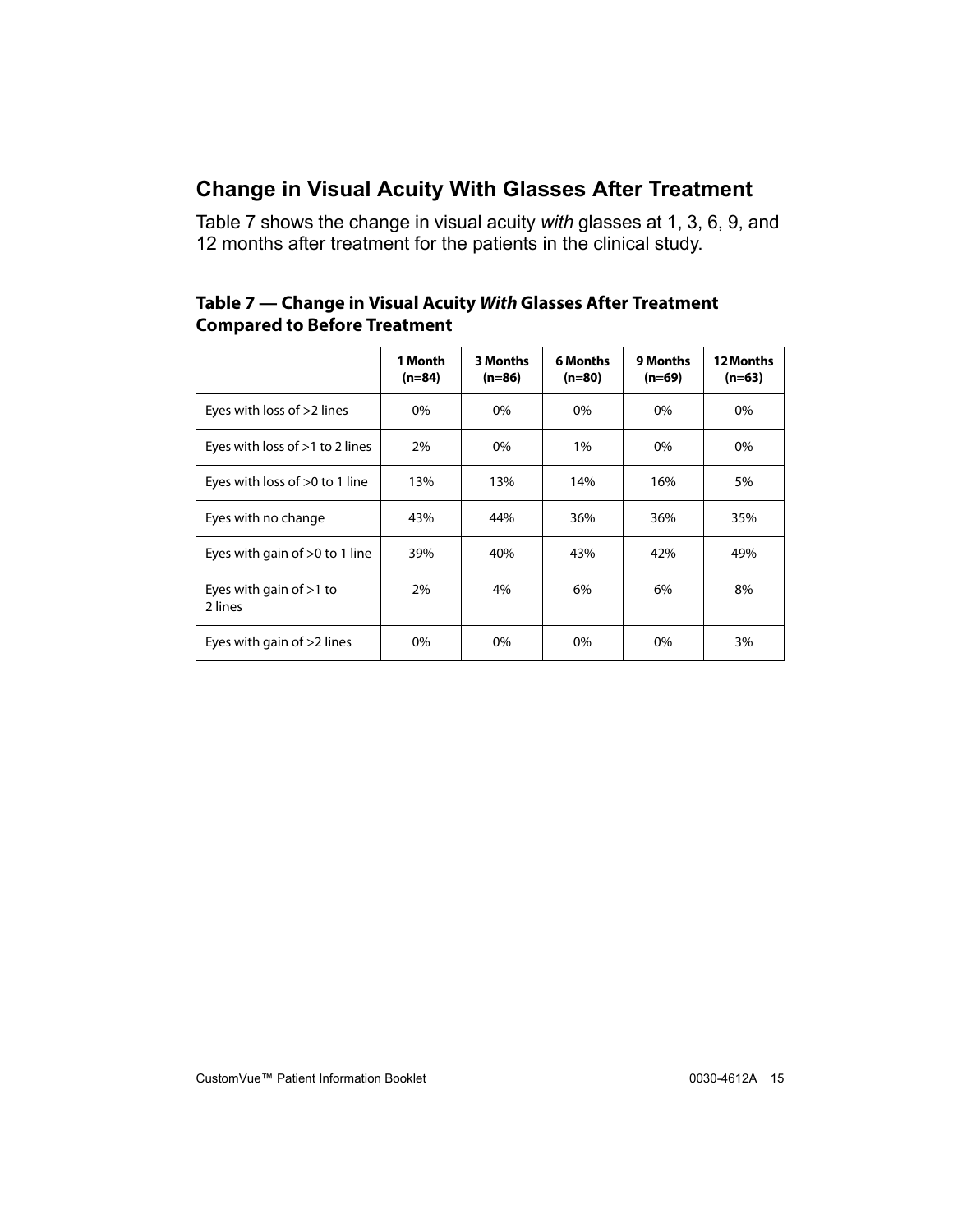## <span id="page-19-0"></span>**Contrast Sensitivity**

Unlike normal vision tests that measure the ability to see a black and white eye chart, contrast sensitivity measures how well one sees in low contrast conditions such as driving in rain or fog. While most eyes in the study achieved the same or better contrast sensitivity post-operatively as they did pre-operatively, at 3 months post-operatively, 4% experienced a significant loss in bright conditions. In dim conditions, 7% experienced a similar loss, and with the addition of glare in dim conditions, 5% experienced such a loss. Table [8](#page-19-1) shows the change in contrast sensitivity 3 months after treatment in 86 patients.

|                                 | 3 Months (n=86)               |                                                  |                               |  |  |  |  |  |
|---------------------------------|-------------------------------|--------------------------------------------------|-------------------------------|--|--|--|--|--|
|                                 | % of Eyes<br><b>With Loss</b> | % of Eyes<br><b>That Stay</b><br><b>The Same</b> | % of Eyes<br><b>With Gain</b> |  |  |  |  |  |
| Bright conditions with no glare | 4%                            | 87%                                              | 9%                            |  |  |  |  |  |
| Dim conditions with no glare    | 7%                            | 74%                                              | 19%                           |  |  |  |  |  |
| Dim conditions with glare       | 5%                            | 78%                                              | 17%                           |  |  |  |  |  |

#### <span id="page-19-1"></span>**Table 8 — Change in Contrast Sensitivity 3 Months After Treatment**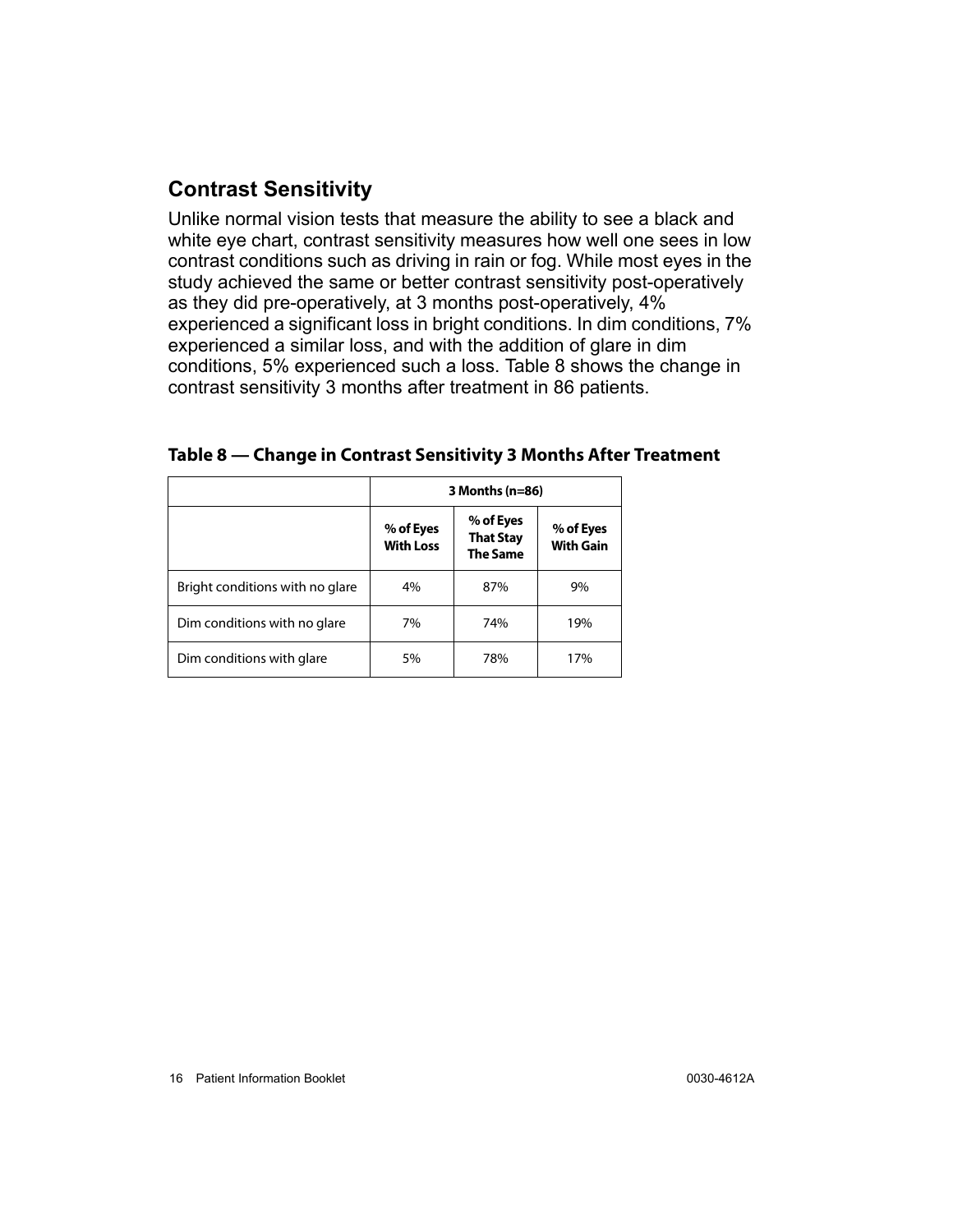#### <span id="page-20-0"></span>**Adverse Events and Complications**

Some patients in the clinical study experienced adverse events and complications after CustomVue™ LASIK treatment, as shown in Table [9.](#page-20-1)

|                                                          |          | Less than<br>1 Month<br>$(n=86)$ |              | 1 Month<br>$(n=84)$ |                | 3 Months<br>$(n=86)$ |               | <b>6 Months</b><br>$(n=80)$ |               | 9 Months<br>(n=69) |                | 12 Months<br>$(n=63)$ |
|----------------------------------------------------------|----------|----------------------------------|--------------|---------------------|----------------|----------------------|---------------|-----------------------------|---------------|--------------------|----------------|-----------------------|
| <b>Greater than</b><br>or equal to 1%<br>of eyes had:    | n        | $\%$                             | n            | $\%$                | n              | $\%$                 | n             | $\%$                        | n             | $\%$               | n              | $\%$                  |
| Double or ghost<br>images                                | $\Omega$ | 0.0                              | 3            | 3.6                 | $\overline{7}$ | 8.1                  | 4             | 5.0                         | $\mathcal{P}$ | 2.9                | 4              | 6.3                   |
| Cells growing<br>under the flap                          | $\Omega$ | 0.0                              | 4            | 4.8                 | 4              | 4.7                  | $\mathcal{P}$ | 2.5                         | $\mathcal{P}$ | 2.9                | $\mathfrak{D}$ | 3.2                   |
| Miscreated flap                                          | 1        | 1.2                              | $\mathbf{0}$ | 0.0                 | $\Omega$       | 0.0                  | $\Omega$      | 0.0                         | $\Omega$      | 0.0                | $\Omega$       | 0.0                   |
| Scratch on outer<br>surface of the eye                   | $\Omega$ | 0.0                              | $\Omega$     | 0.0                 | $\Omega$       | 0.0                  | $\Omega$      | 0.0                         | $\Omega$      | 0.0                | 1              | 1.6                   |
| <b>Blocked blood</b><br>vessel in the back<br>of the eye | $\Omega$ | 0.0                              | $\mathbf{0}$ | 0.0                 | $\mathbf{0}$   | 0.0                  | 1             | 1.3                         | $\Omega$      | 0.0                | $\Omega$       | 0.0                   |

<span id="page-20-1"></span>

|  |  | <b>Table 9 - Adverse Events and Complications</b> |  |  |
|--|--|---------------------------------------------------|--|--|
|--|--|---------------------------------------------------|--|--|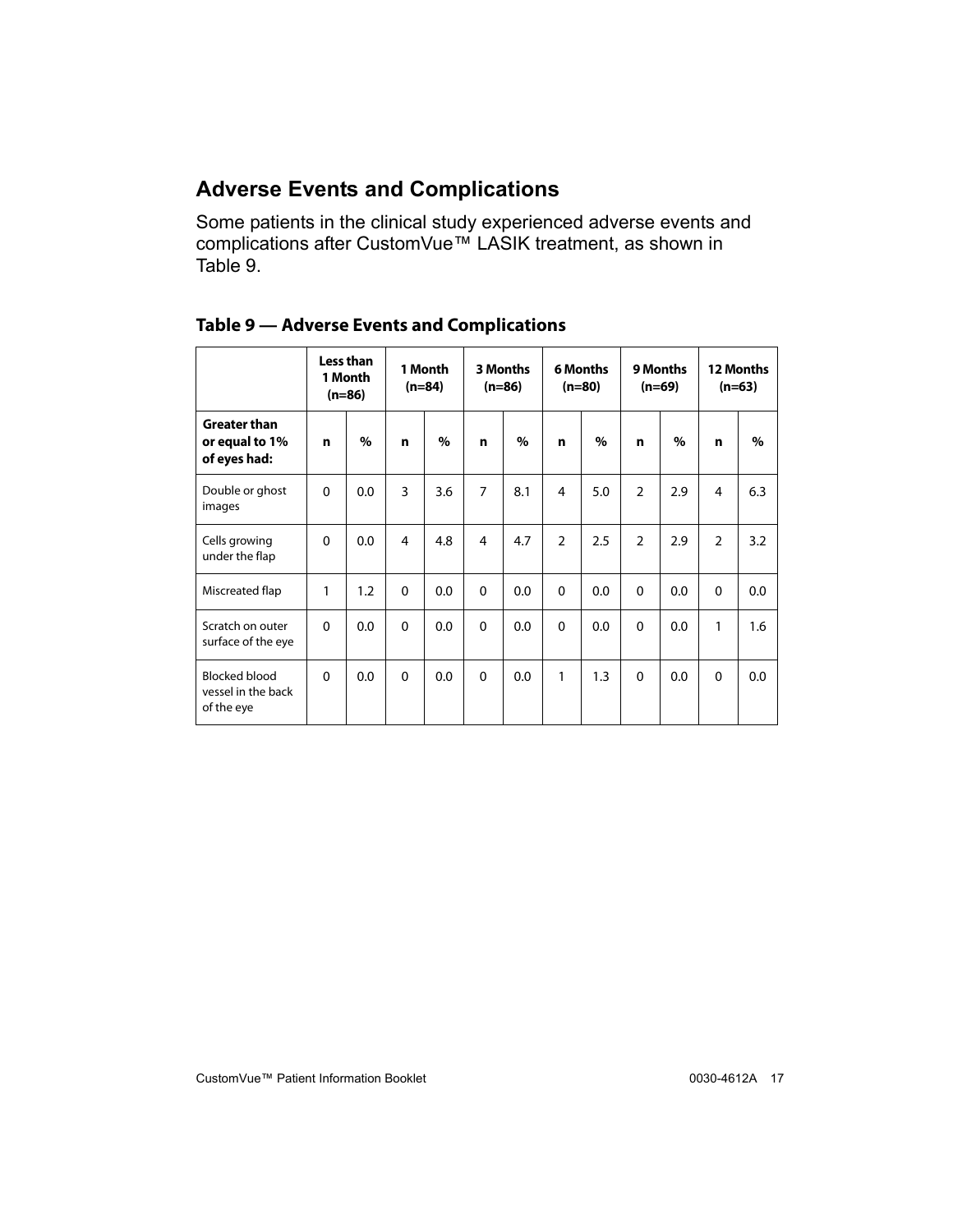#### <span id="page-21-0"></span>**Patient Symptoms After CustomVue™ Treatment**

Patients were asked to evaluate the following visual symptoms without glasses after the CustomVue treatment at 3 months and again at 6 months compared to their vision with glasses before treatment. Table [10](#page-21-1) lists the reported responses at 3 months after treatment on 86 eyes and at 6 months after treatment on 80 eyes.

#### <span id="page-21-1"></span>**Table 10 — Comparison of Patient Symptoms of Vision Without Glasses After Treatment Compared to With Glasses Before Treatment**

|                                   | 3 Months (n=86)                  |                                |                          | $6$ Months (n=80)                |                                |                          |
|-----------------------------------|----------------------------------|--------------------------------|--------------------------|----------------------------------|--------------------------------|--------------------------|
|                                   | <b>Improve</b><br>(% of<br>Eyes) | No<br>Change<br>(% of<br>Eyes) | Worsen<br>(% of<br>Eyes) | <b>Improve</b><br>(% of<br>Eyes) | No<br>Change<br>(% of<br>Eyes) | Worsen<br>(% of<br>Eyes) |
| <b>Dryness</b>                    | 2.3%                             | 79.1%                          | 18.6%                    | 1.3%                             | 83.8%                          | 15.0%                    |
| <b>Blurry Vision</b>              | 12.8%                            | 70.9%                          | 16.3%                    | 13.8%                            | 77.5%                          | 8.8%                     |
| <b>Fluctuation of Vision</b>      | 8.1%                             | 84.9%                          | 7.0%                     | 8.8%                             | 83.8%                          | 7.5%                     |
| Glare                             | 15.1%                            | 75.6%                          | 9.3%                     | 17.5%                            | 73.8%                          | 8.8%                     |
| <b>Halos Around Lights</b>        | 15.1%                            | 75.6%                          | 9.3%                     | 17.5%                            | 72.5%                          | 10.0%                    |
| Difficulty at Night with<br>Glare | 27.9%                            | 64.0%                          | 8.1%                     | 31.3%                            | 62.5%                          | 6.3%                     |
| Ghost or Double Images            | 9.4%                             | 82.4%                          | 8.2%                     | 12.7%                            | 81.0%                          | 6.3%                     |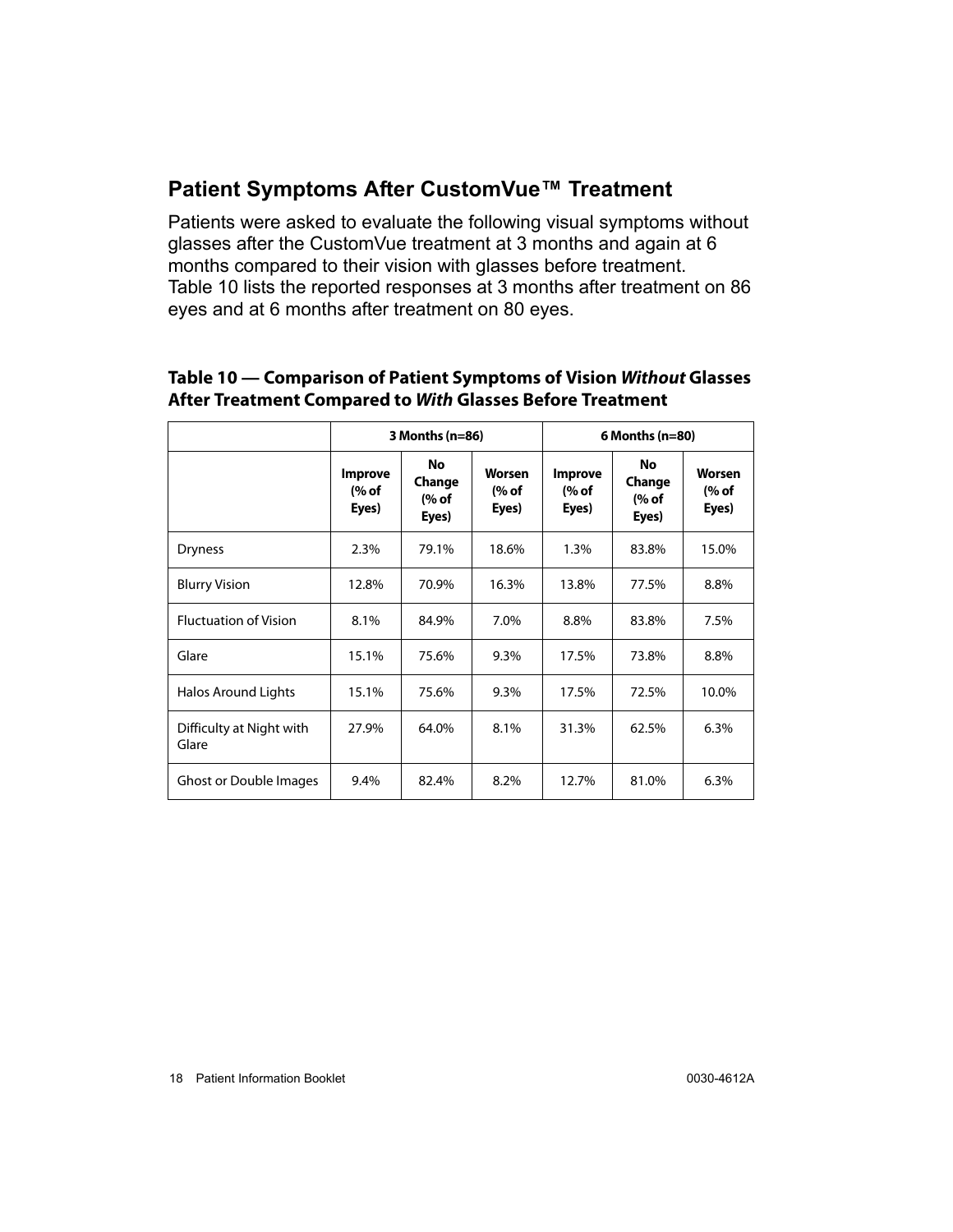### <span id="page-22-0"></span>**Frequency of Patient Symptoms After CustomVue™ Treatment**

Patients were asked to rank the frequency of their symptoms both before and after the CustomVue treatment. Table [11](#page-22-3) lists the patient symptoms reported before treatment (Pre-Op) on 86 eyes and at 3 months after treatment on 86 eyes.

| <b>Frequency</b>               | <b>Often or Always</b> |          |  |
|--------------------------------|------------------------|----------|--|
| <b>Symptom</b>                 | Pre-Op                 | 3 Months |  |
| <b>Dryness</b>                 | 6%                     | 22%      |  |
| <b>Blurry vision</b>           | 16%                    | 14%      |  |
| <b>Fluctuation of vision</b>   | 9%                     | 4%       |  |
| Glare                          | 8%                     | 2%       |  |
| Halos <sup>*</sup>             | 13%                    | 20%      |  |
| Difficulty at night with glare | 16%                    | 11%      |  |
| Ghost or double images         | 7%                     | 2%       |  |

#### <span id="page-22-3"></span>**Table 11 — Comparison of Frequency of Symptoms Before and After Treatment**

\*Halos are hazy rings around bright lights.

## <span id="page-22-1"></span>**The First Week Following Surgery**

- Moderate pain and discomfort may last for up to 3 days after surgery.
- Blurred vision and tearing will occur as the cornea heals.
- You will be sensitive to bright lights.

## <span id="page-22-2"></span>**The First Two To Six Months Following Surgery**

• Your vision may fluctuate during this time period. You may also experience some dryness.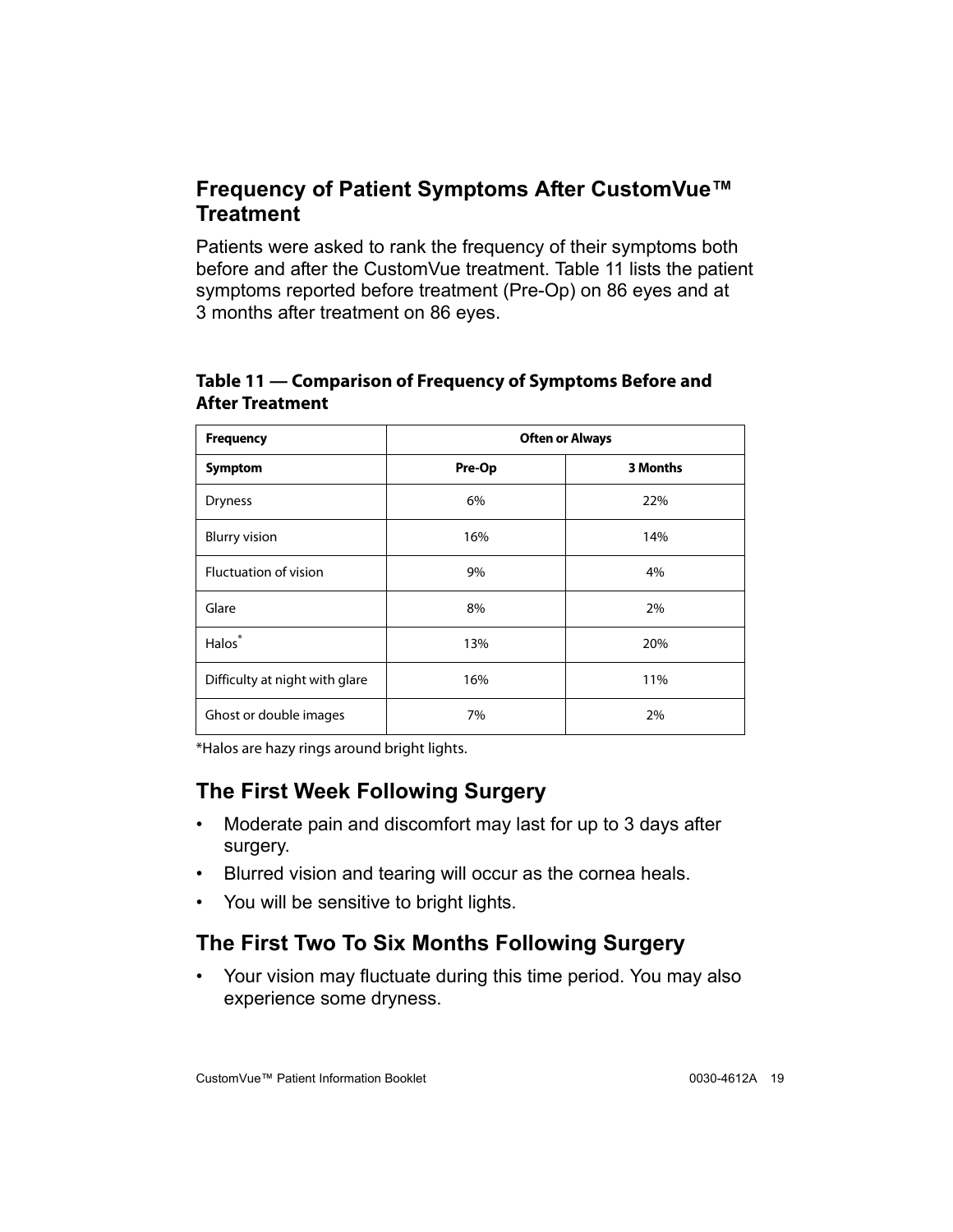## <span id="page-23-0"></span>**Are You A Good Candidate For CustomVue™ LASIK?**

- If you are considering CustomVue LASIK, you must: • Be at least 21 years of age and have mixed astigmatism.
- Have healthy eyes that are free from eye disease or corneal abnormality (e.g., scar, infection, etc.).
- Have documented evidence that your refraction did not change by more than 0.5 diopter during the year before your pre-operative examination.
- Be informed of LASIK risks and benefits as compared to other available treatments for mixed astigmatism.
- Be able to lie flat without difficulty.
- Be able to tolerate local or topical anesthesia.
- Be willing to sign an informed consent form as provided by your eye care professional.
- Be able to keep your eye accurately on the fixation light for the entire laser surgical procedure.

#### <span id="page-23-1"></span>**Before Surgery**

If you are interested in having laser vision correction, you will need to have a pre-surgical examination to determine if your eye is healthy and suitable for surgery. This will include a complete medical and eye history, and thorough examination of both eyes, including WavePrint<sup>®</sup> refractions and computerized mapping of your cornea.

#### **WARNING:**

**If you wear contact lenses, it is very important to stop wearing them 2 – 4 weeks before examination and treatment for the doctor to obtain a stable eye measurement. Failure to do this might produce suboptimal surgical results.**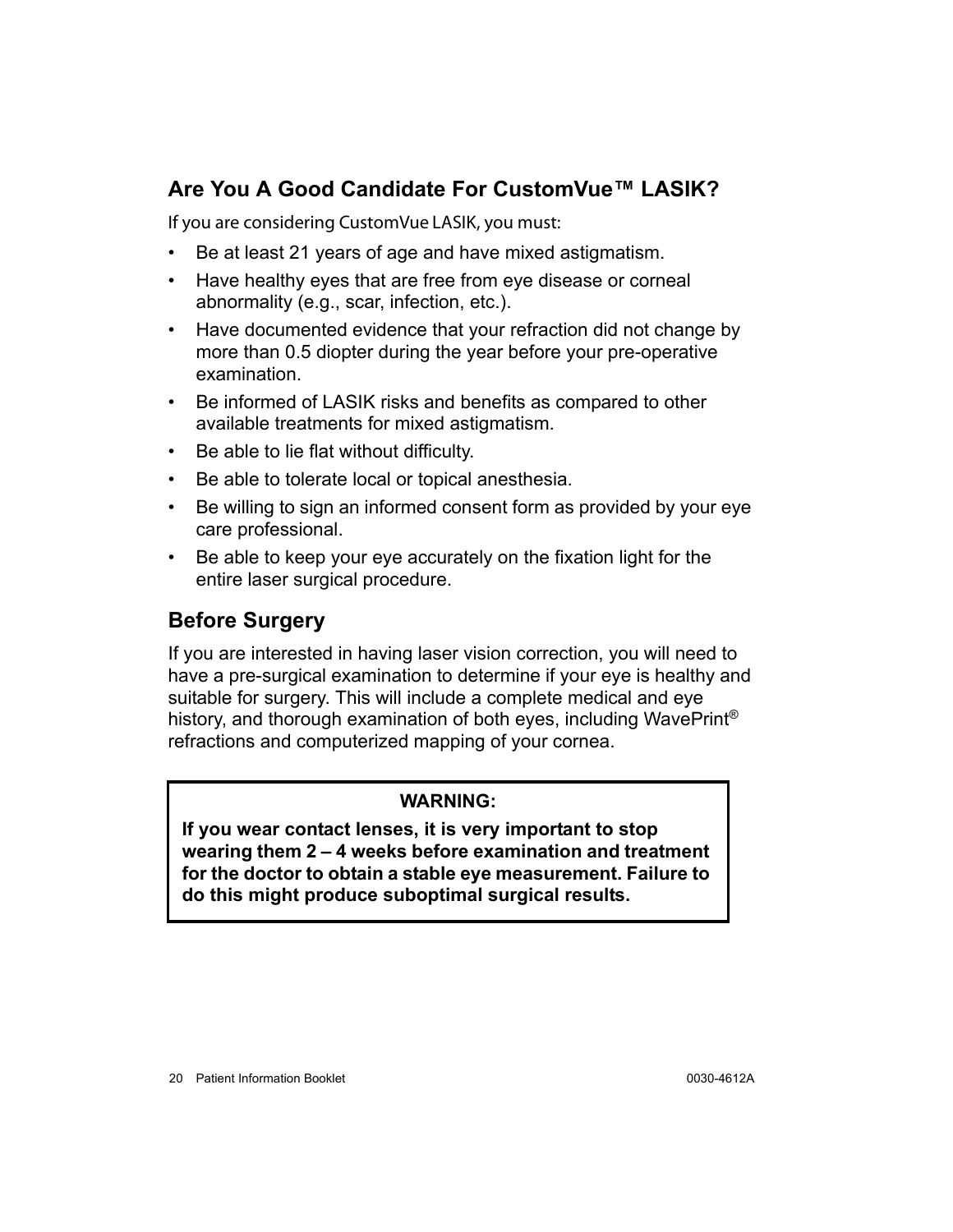Before the surgery, please tell your doctor whether you take any medications or have any allergies. Also, talk with your doctor about eating or drinking immediately before the surgery. You should also arrange for transportation, since you must not drive immediately after the surgery. You may resume driving only after receiving permission from your doctor.

# <span id="page-24-0"></span>**The Day of Surgery**

Before the surgery, local anesthetic (numbing) drops will be placed into the eye to be treated and you will be escorted into the room with the laser. You will lie on your back in a reclining chair and look up. An instrument will be placed between your eyelids to hold them open during the surgery. There will also be a temporary shield covering the eye not having surgery. You will be asked to listen to the sounds of the treatment so that you will be prepared for the noise the laser makes during the surgery.

The surgery begins with the placement of a suction ring that elevates the pressure in the eye. The vision in the eye will go black as the suction increases the pressure in the eye. The microkeratome creates a circular corneal flap. The doctor will lift this flap of tissue after the suction is released. Vision will return to the eye after the suction is released.

The doctor will then reposition your head in the chair and refocus the microscope. You will be asked to look directly at a blinking light while the laser is running. It is important to fix your gaze on the light for the entire laser procedure. Try to keep both eyes open without squinting, as this makes it easier to keep looking at the light. Small amounts of tissue will then be removed from your cornea using the VISX STAR S4 IR™ Excimer Laser system.

#### **PRECAUTION:**

**It is very important that you keep looking at the flashing fixation light during the procedure, even if the light fades or becomes dim. You need to concentrate on looking at this light throughout the treatment to ensure the best results possible.**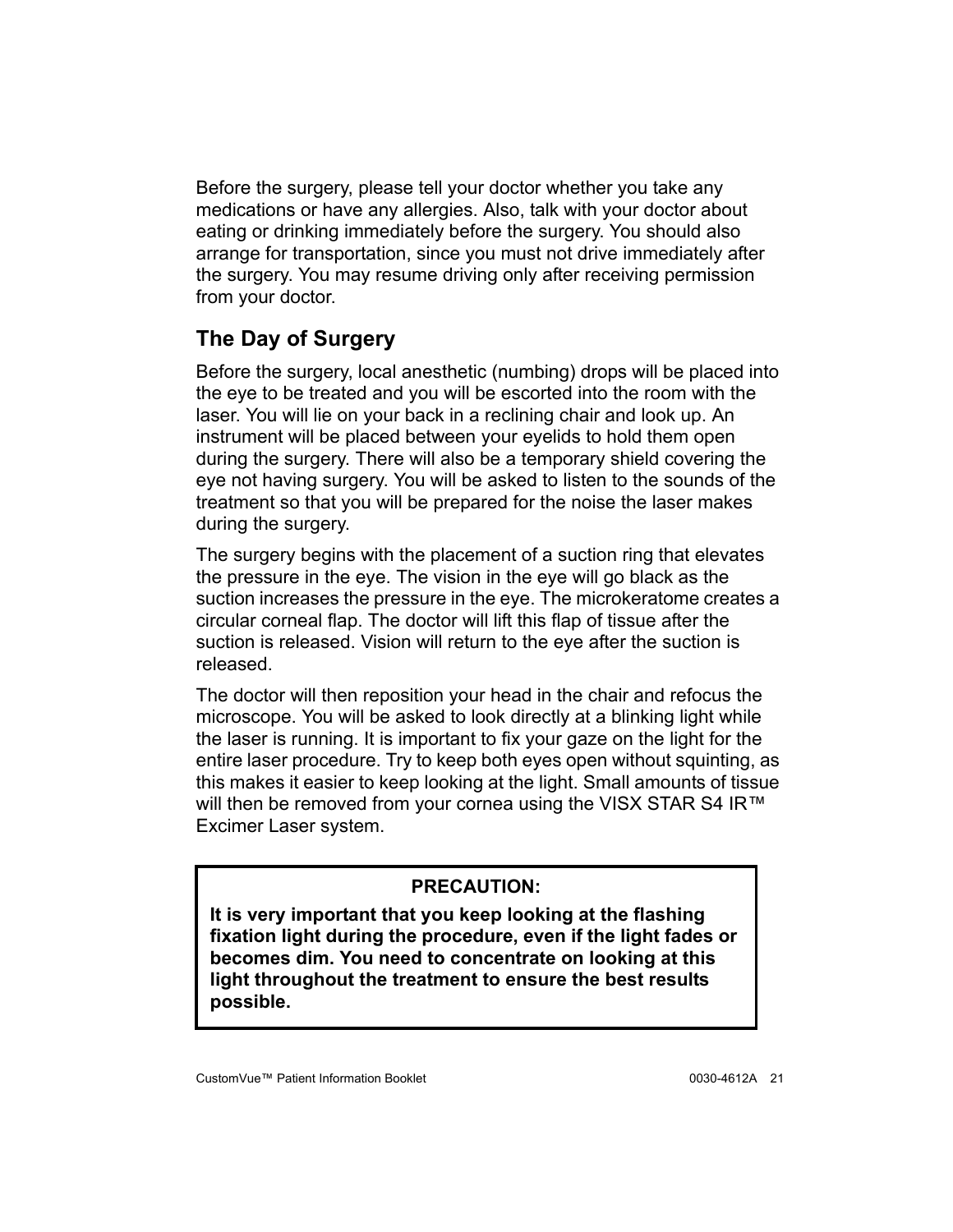Typically, the laser beam will be applied to your eye less than 2 minutes and, overall, the surgery may last about 10 minutes.

After the laser surgery is complete, some eye drops may be placed on your eye. The surgery is painless because of the anesthetic drop. When the anesthetic drops wear off (about 30 to 60 minutes), your eye may hurt moderately for 1 to 2 days. The discomfort is typically described as "a sandy sensation." Your doctor can prescribe pain medication to make you more comfortable during this time after the surgery. To promote healing and lessen the risk of infection, do **NOT** rub your eye after surgery.

## <span id="page-25-0"></span>**After Surgery**

You will be mildly sensitive to light and have the feeling that something is in your eye for 1 to 2 days. Sunglasses may make you more comfortable during this time.

#### **IMPORTANT:**

**Use the lubricants and eye medications as directed by your doctor. Your results depend upon you following your doctor's instructions.**

#### **WARNING:**

**Your doctor will monitor you for any side effects if you need to use a topical steroid medication. Possible side effects of prolonged topical steroid use are:**

- **ocular hypertension (an increase in the eye pressure).**
- **glaucoma (a condition usually associated with high eye pressure that results in damage to the nerve in the eye and possible loss of vision).**
- **cataract formation (an opacity or clouding of the lens inside the eye that can cause a loss of vision).**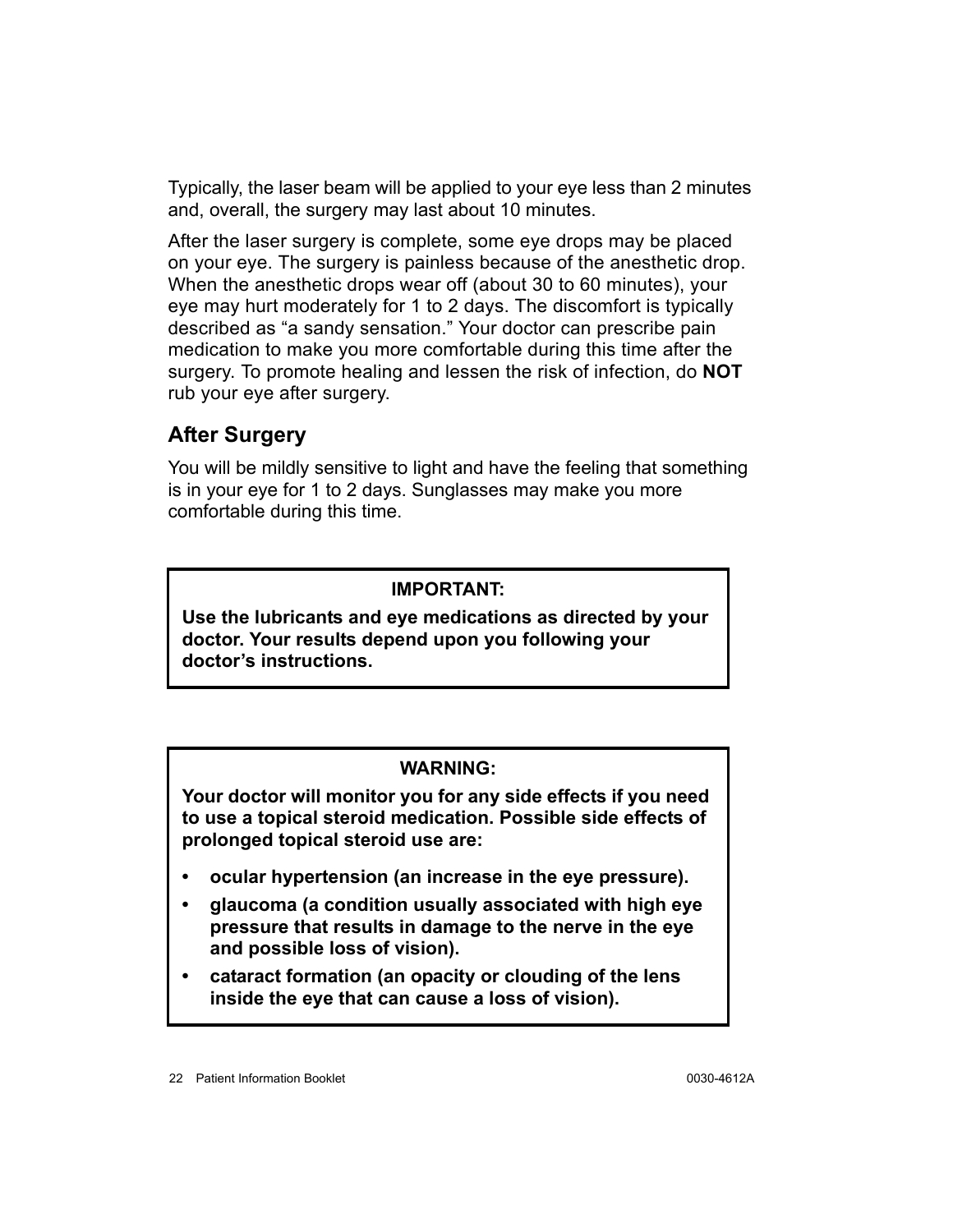## <span id="page-26-0"></span>**Questions to Ask Your Doctor**

You may want to ask the following questions to help you decide if CustomVue™ LASIK is right for you:

- What other options are available for correcting my vision?
- Will I have to limit my activities after surgery, and for how long?
- What are the benefits of CustomVue LASIK for my amount of refractive error?
- What vision can I expect in the first few months after surgery?
- If CustomVue LASIK does not correct my vision, what is the possibility that my glasses will need to be stronger than before? Could my need for glasses increase over time?
- Will I be able to wear contact lenses after laser surgery if I need them?
- How is CustomVue LASIK likely to affect my need to wear glasses or contact lenses as I get older?
- Will my cornea heal differently if injured after having laser surgery?
- Should I have CustomVue LASIK in my other eye?
- How long will I have to wait before I can have surgery on my other eye?
- What vision problems might I experience if I have CustomVue™ LASIK only on one eye?

Discuss the cost of surgery and follow-up care requirements with your doctor, as CustomVue LASIK is not covered by most health insurance policies.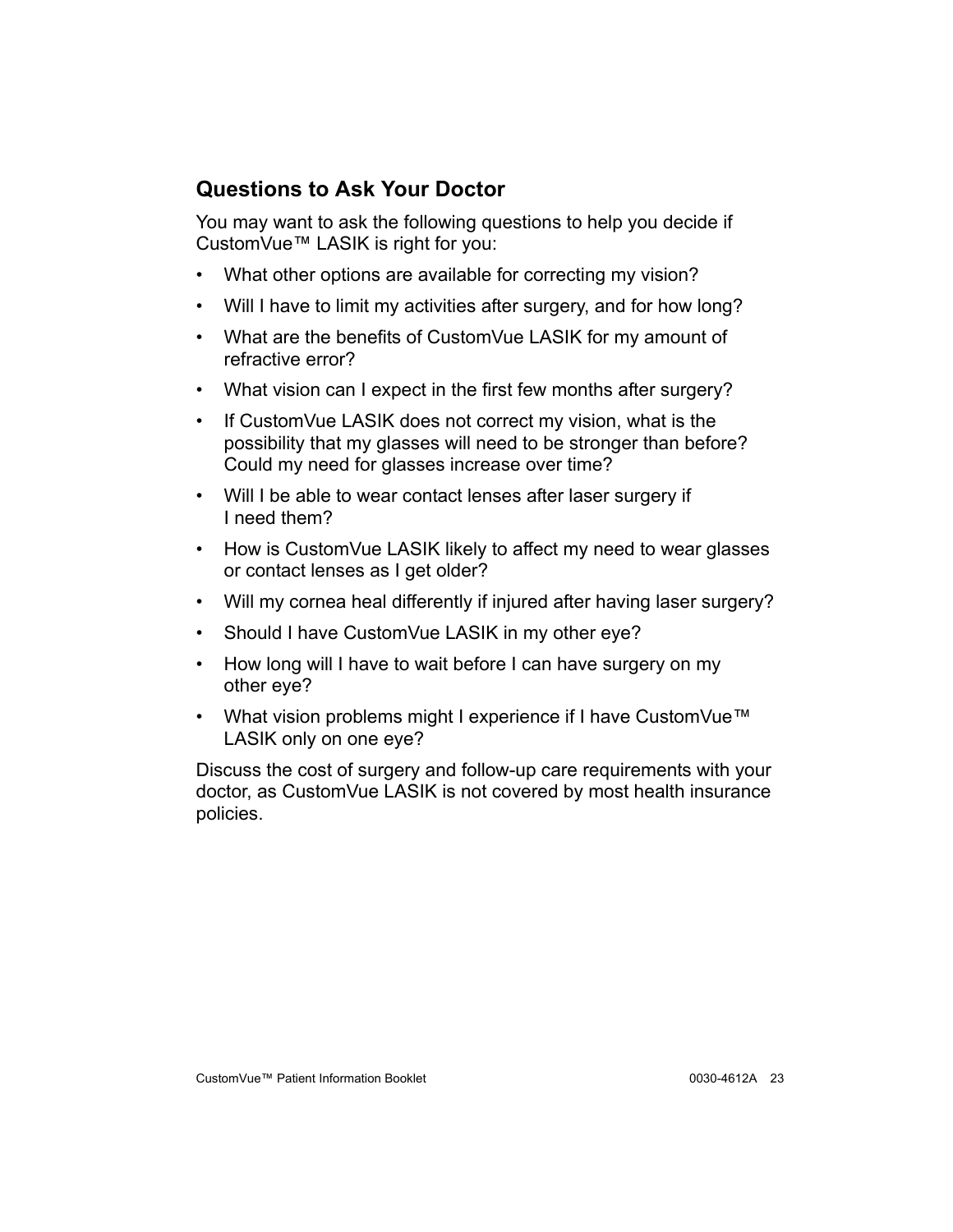## <span id="page-27-0"></span>**Self-Test**

Are you an Informed and Educated Patient?

Take the test below and see if you can correctly answer these questions after reading this booklet.

|    |                                                                                              | <b>TRUE</b> | <b>FALSE</b>                                    |
|----|----------------------------------------------------------------------------------------------|-------------|-------------------------------------------------|
| 1. | CustomVue™ LASIK surgery is risk free.                                                       | $\Box$      | $\begin{smallmatrix} 1 \end{smallmatrix}$       |
| 2. | It doesn't matter if I wear my contact lenses when my<br>doctor told me not to.              | $\Box$      | $\left[ \begin{array}{c} 1 \end{array} \right]$ |
| 3. | The laser does all the work; I just have to lie on the<br>chair.                             | $\Box$      | $\begin{smallmatrix} 1 \end{smallmatrix}$       |
| 4. | After the surgery, there is a good chance that I will be<br>less dependent on eyeglasses.    | $\Box$      | $\lceil$ 1                                      |
| 5. | I may need reading glasses after laser surgery.                                              | $\Box$      | $\left[ \begin{array}{c} 1 \end{array} \right]$ |
| 6. | There is a risk that I may lose some vision after<br>CustomVue LASIK surgery.                | $\Box$      | $\left[ \begin{array}{c} 1 \end{array} \right]$ |
| 7. | It doesn't matter if I am pregnant.                                                          | $\Box$      | $\left[ \begin{array}{c} 1 \end{array} \right]$ |
| 8. | If I have an autoimmune disease, I am still a good<br>candidate for laser vision correction. | $\Box$      | $\lceil$ 1                                      |

Answers to SELF-TEST are found on [page 26](#page-29-0).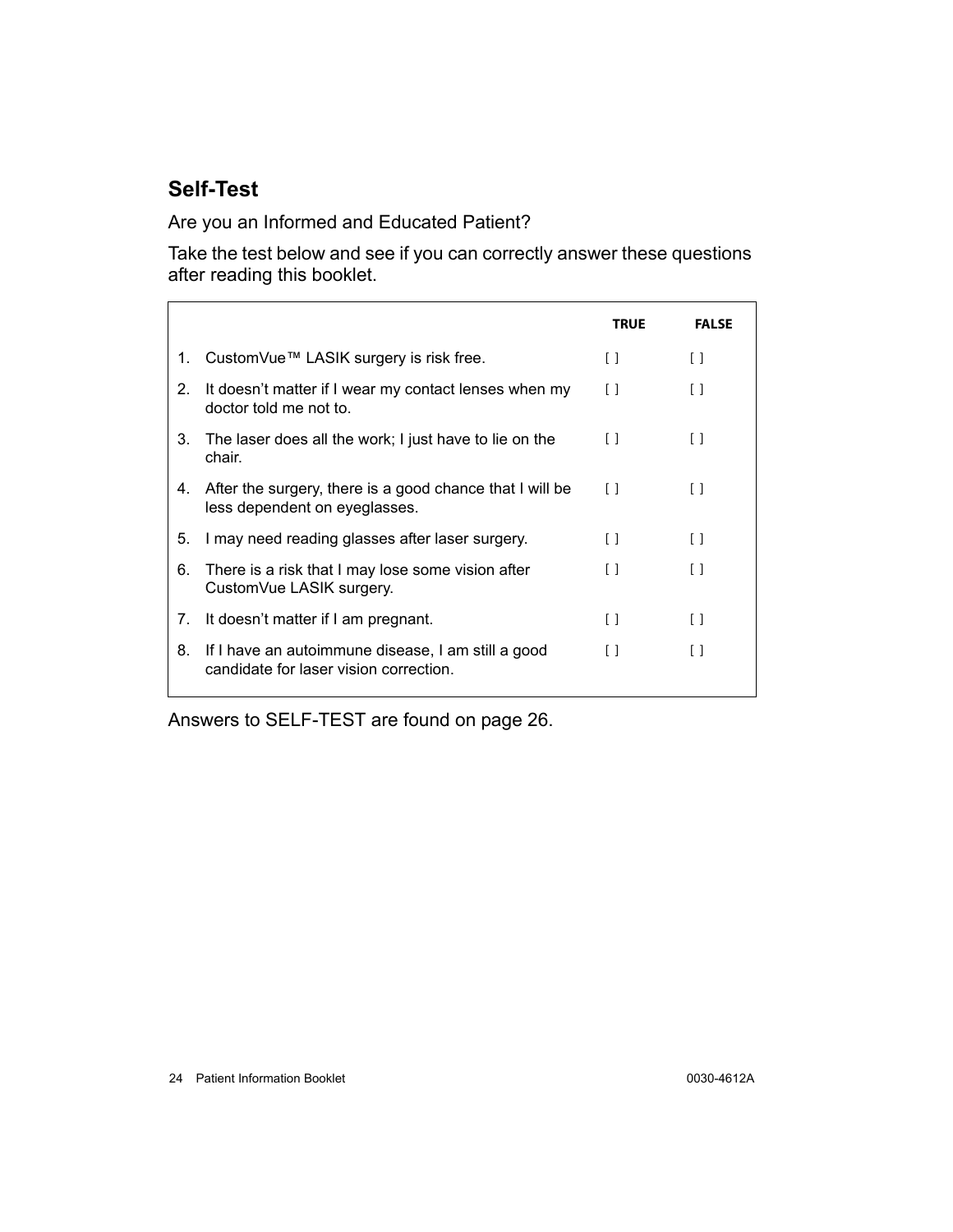### <span id="page-28-0"></span>**Summary of Important Information**

- CustomVue™ LASIK is a permanent operation to the cornea and is irreversible.
- CustomVue LASIK may not eliminate the need for reading glasses, even if you never have worn them before.
- Your vision must be stable for at least one year before CustomVue LASIK. You will need written evidence that your mixed astigmatism has changed less than 0.5 diopter.
- Pregnant and nursing women should wait until they are not nursing and not pregnant to have the surgery.
- You are not a good candidate if you have degenerative or autoimmune diseases, or have a condition that makes wound healing difficult.
- CustomVue LASIK may result in some discomfort. The surgery is not risk-free. Please read this entire booklet, especially the sections on Benefits and Risks before you agree to the surgery.
- Alternatives to CustomVue LASIK include, but are not limited to, glasses, contact lenses, non-custom LASIK and PRK, RK, and ALK.
- Some people, such as military pilots, have job-related vision requirements that cannot be met by having CustomVue LASIK.
- Before considering laser vision correction you should:
	- a. Have a complete eye examination.
	- b. Talk with one or more eye care professionals about the potential benefits of laser refractive surgery, and the complications, risks, and time required for healing.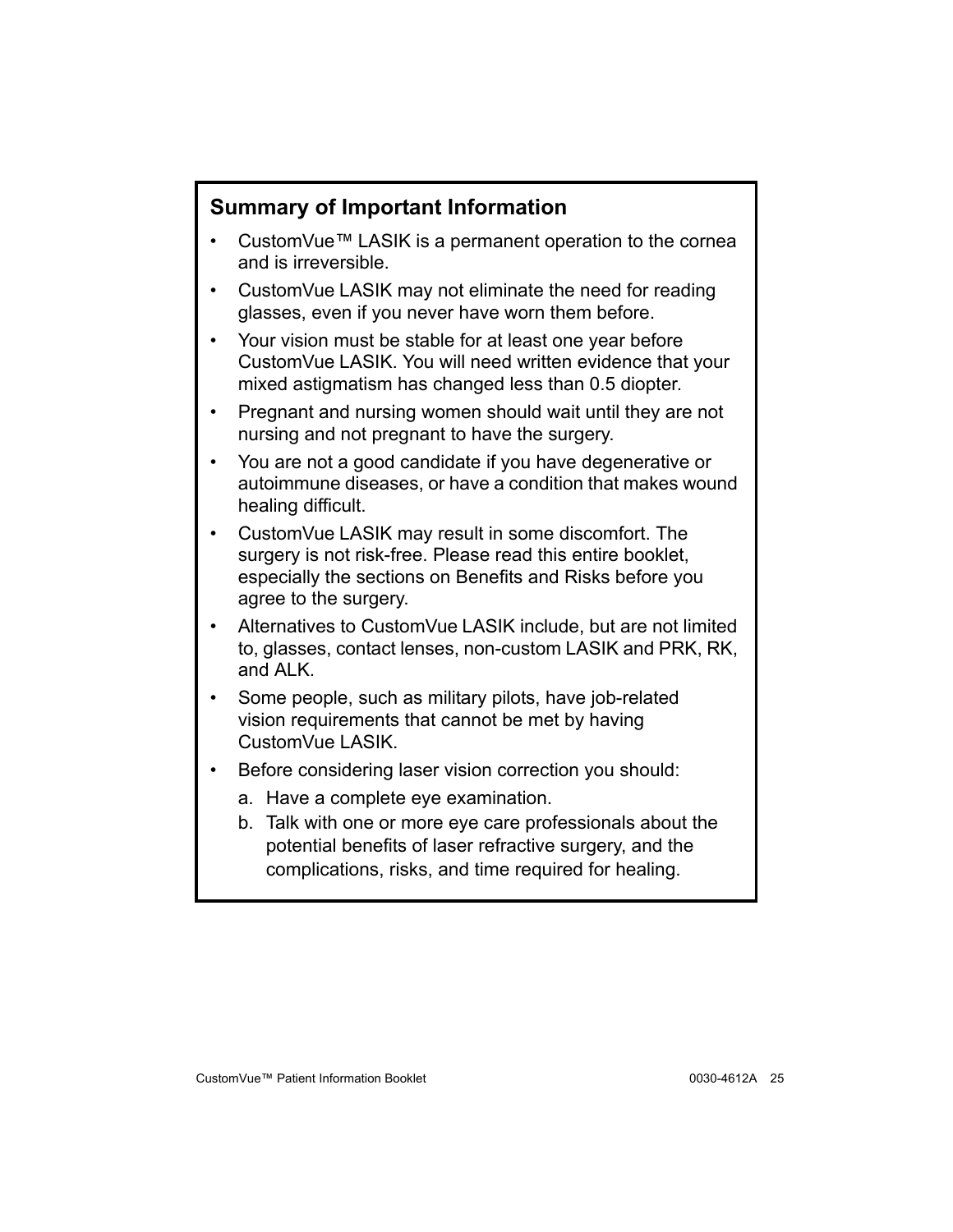#### <span id="page-29-0"></span>**Answers to Self-Test Questions**

**1.** False (see Risks on [page 10](#page-13-1)); **2.** False (see Before Surgery on [page 20](#page-23-1)); **3.** False (see The Day of Surgery on [page 21\)](#page-24-0); **4.** True (see Benefits on [page 6](#page-9-0)); **5.** True (see Risks on [page 10\)](#page-13-1); **6.** True (see Risks on [page 10\)](#page-13-1); **7.** False (see Contraindications on

[page 20](#page-23-0)); **8.** False (see Contraindications on [page 20](#page-23-0)).

## <span id="page-29-1"></span>**Glossary**

This section contains definitions of terms used in this information booklet. Please discuss with your doctor any questions you may have about these terms.

**Antibiotic Medication:** a drug used to treat or prevent infection.

**Anti-inflammatory Medication:** a drug that reduces redness and swelling associated with inflammation. May be a corticosteroid, or a nonsteroidal anti-inflammatory drug.

**Astigmatism:** The cornea and lens focus light rays from horizontal and vertical lines at different distances from the retina. The multiple focal distances result in blurred vision. Astigmatism may occur alone or along with nearsightedness, farsightedness, and other refractive errors.

**Automated Lamellar Keratectomy (ALK):** a type of surgery used to correct vision by removing a cap of cornea using a microkeratome (an automated instrument), reshaping or flattening the cap of cornea, and then replacing the cap on the corneal bed.

**Cataract:** an opacity or clouding of the lens inside the eye that can cause a loss of vision.

**Collagen Vascular Disease:** a condition that may result in inflammation or swelling of parts of the body, such as muscles, joints, and blood vessels. Examples of this type of disease are lupus and rheumatoid arthritis.

**Contraindications:** any special condition that results in the treatment being inadvisable.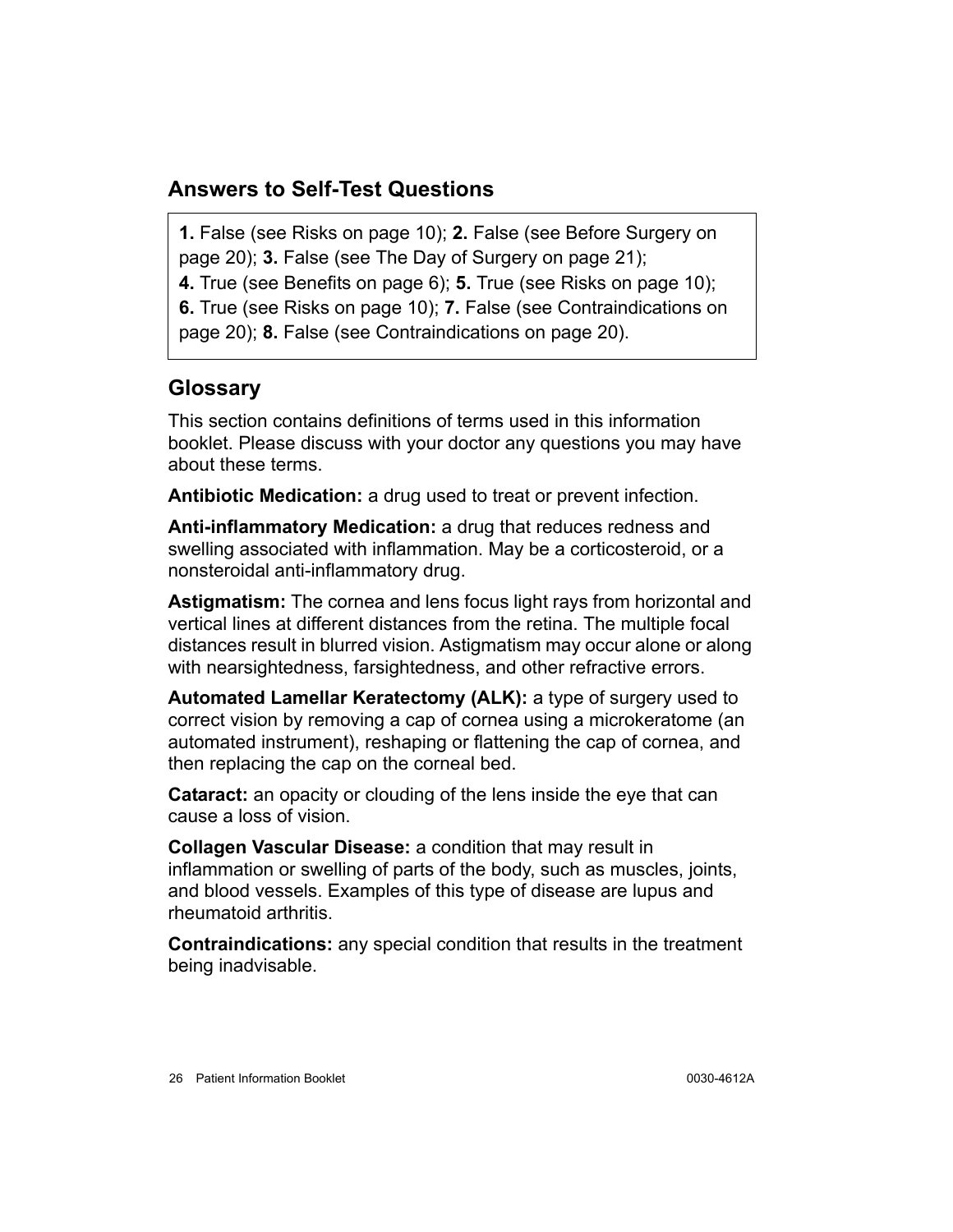**Cornea:** the clear front surface of the eye. Surgery such as PRK and LASIK reshape or flatten this surface to correct vision.

**Corneal Epithelium:** the top layer of the cornea. The doctor removes this layer during PRK surgery. The epithelium then grows back a few days after PRK surgery.

**Corneal Haze:** a cloudiness of the cornea that may occur after PRK and rarely after LASIK.

**Corneal Ulcer:** an infection of the cornea that may result in a loss of vision.

**Diopter (D):** a unit used to measure the amount of myopia, hyperopia, or astigmatism of any eye.

**Farsightedness:** a refractive error in which the cornea and lens focus light rays from objects behind the retina, causing images of near and distant objects to appear blurry. Hyperopia is another term for farsightedness.

**Glaucoma:** a condition usually associated with high eye pressure. This condition results in damage to the nerve at the back of the eye and possible loss of vision.

**Halos:** circular flares or rings of light that may appear around a headlight or other lighted object.

**Herpes Simplex:** a type of infection caused by a virus that can recur. This virus typically causes cold sores and/or vesicles to appear on the face or other parts of the body.

**Herpes Zoster:** a type of infection caused by a virus that can recur. Vesicles typically appear on only one side of the body.

**Hyperopia:** a refractive error in which the cornea and lens focus light rays from objects behind the retina, causing images of near and distant objects to appear blurry. Farsightedness is another term for hyperopia.

**Immunodeficiency Disease:** a condition that alters the body's ability to fight infection. An example is AIDS.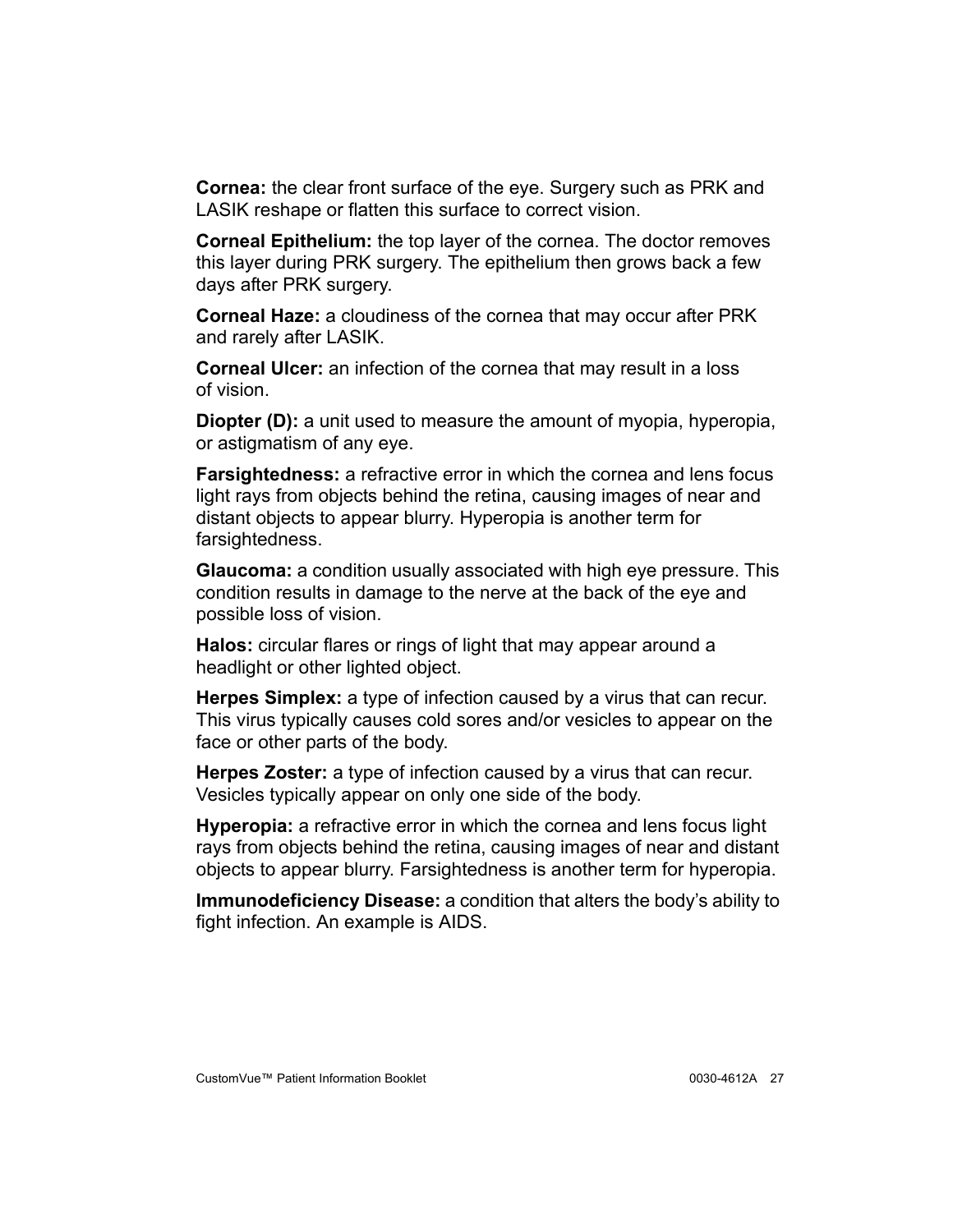**Intraocular lens (IOL) implantation:** A refractive surgery procedure that replaces the natural lens in the eye with an artificial one that has a different focusing strength.

**Intracorneal ring segments:** Surgical implants that correct myopia and astigmatism by deforming the cornea.

**Intraocular Pressure (IOP):** fluid pressure inside the eye. Your doctor measures the pressure inside the eye with a tonometer.

**Keratoconus:** a condition of the cornea that results in a thinning of the cornea. A change in corneal shape like a cone typically occurs.

**LASIK:** a type of surgery used to correct vision by raising a flap of cornea using a microkeratome (an automated instrument), then reshaping the cornea underneath using an excimer laser, and then replacing the flap on the corneal bed.

**Lens:** a structure inside the eye that helps to focus light onto the back of the eye, or an optical instrument for forming an image by focusing rays of light.

**Microkeratome:** an automated surgical instrument that creates a flap of tissue from the front surface of the eye.

**Mixed Astigmatism:** a refractive error in which the eye has both hyperopic (farsighted) astigmatism and myopic (nearsighted) astigmatism.

**Moderately Farsighted:** farsightedness between +1.0 and +6.0 diopters.

**Myopia:** a refractive error in which the cornea and lens focus light rays from distant objects in front of the retina, causing images of distant objects to appear blurry. Nearsightedness is another term for myopia.

**Nearsightedness:** a refractive error in which the cornea and lens focus light rays from distant objects in front of the retina, causing images of distant objects to appear blurry. Myopia is another term for nearsightedness.

**Ocular Hypertension:** an increase in the pressure inside the eye.

**Photorefractive Keratectomy (PRK):** a type of surgery used to correct vision by reshaping the top surface of the cornea using an excimer laser.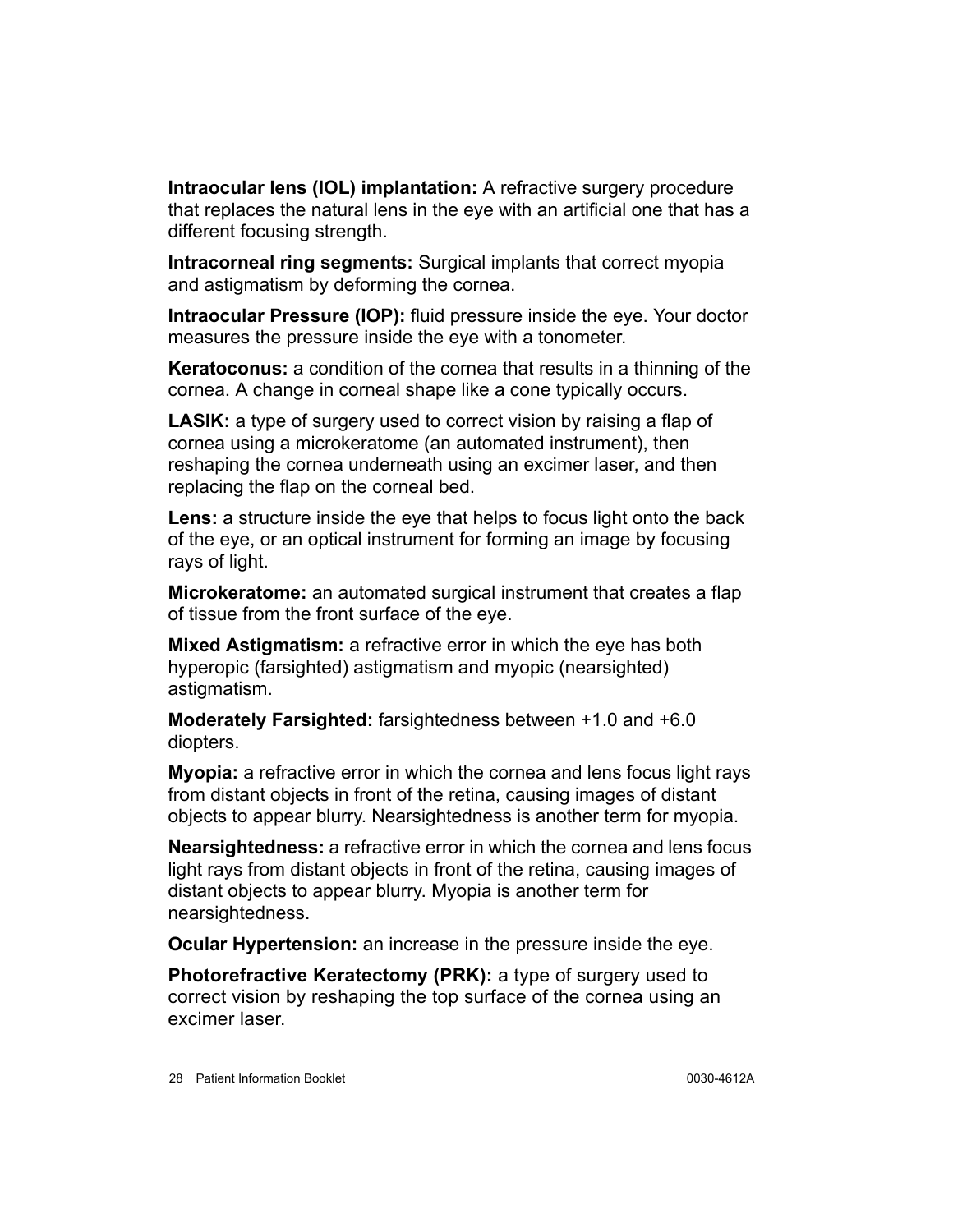**Radial Keratotomy (RK):** a type of surgery used to correct vision by flattening the cornea with a scalpel.

**Refract:** to bend or focus rays of light.

**Refraction:** the focusing power of a lens or eye.

**Refractive Error:** a focusing error of the eye, in which parallel light rays are not brought to a sharp focus precisely on the retina, producing a blurred image. Refractive errors can be myopic, astigmatic, or hyperopic.

**Regression:** a decrease in the amount of vision correction after LASIK surgery.

**Retina:** the back surface of the eye. The retina senses focused light and transfers signals to the brain.

**Wavefront:** a surface representing the cross-section of the paths that light rays follow as they travel through the eye.

**Wavefront error:** simple and complex focusing errors in the eye that are revealed by differences in the paths of light rays as they are bent by the eye.

**WavePrint**®**:** a color map that displays wavefront errors measured by the VISX WaveScan WaveFront® System.

**WaveScan**®**:** the VISX WaveScan WaveFront System is a diagnostic instrument to objectively measure the refractive errors of the eye.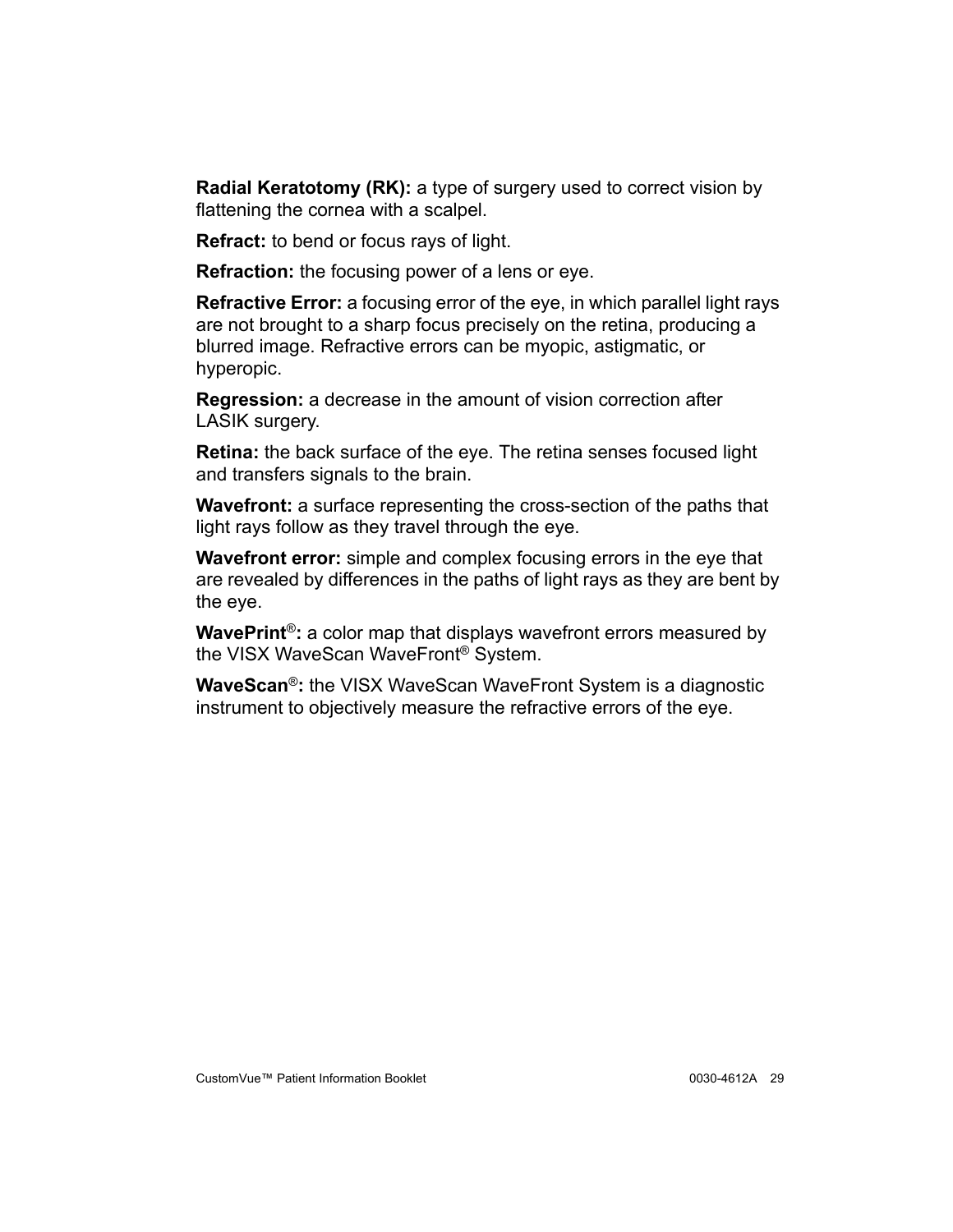## **NOTES**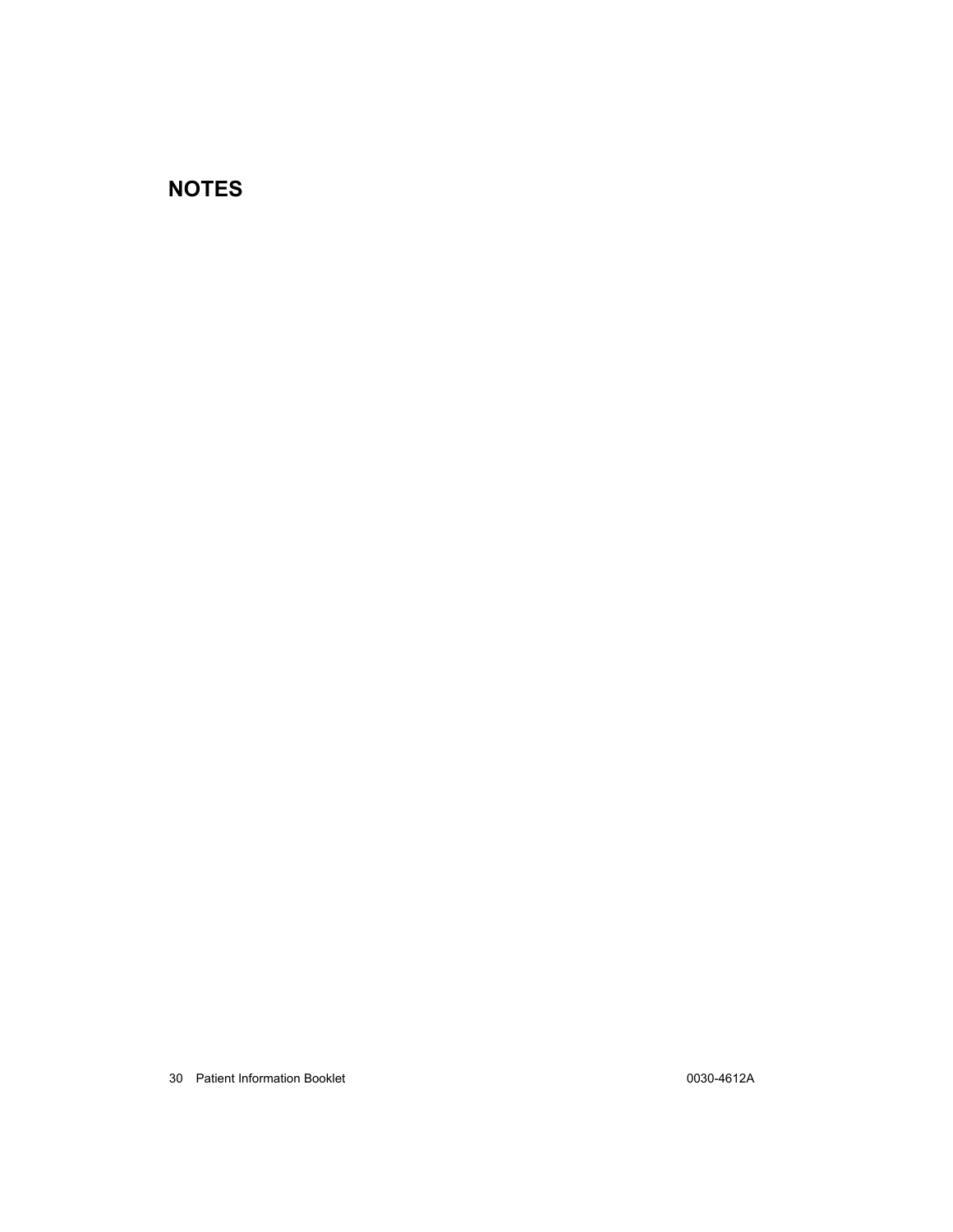### **NOTES**